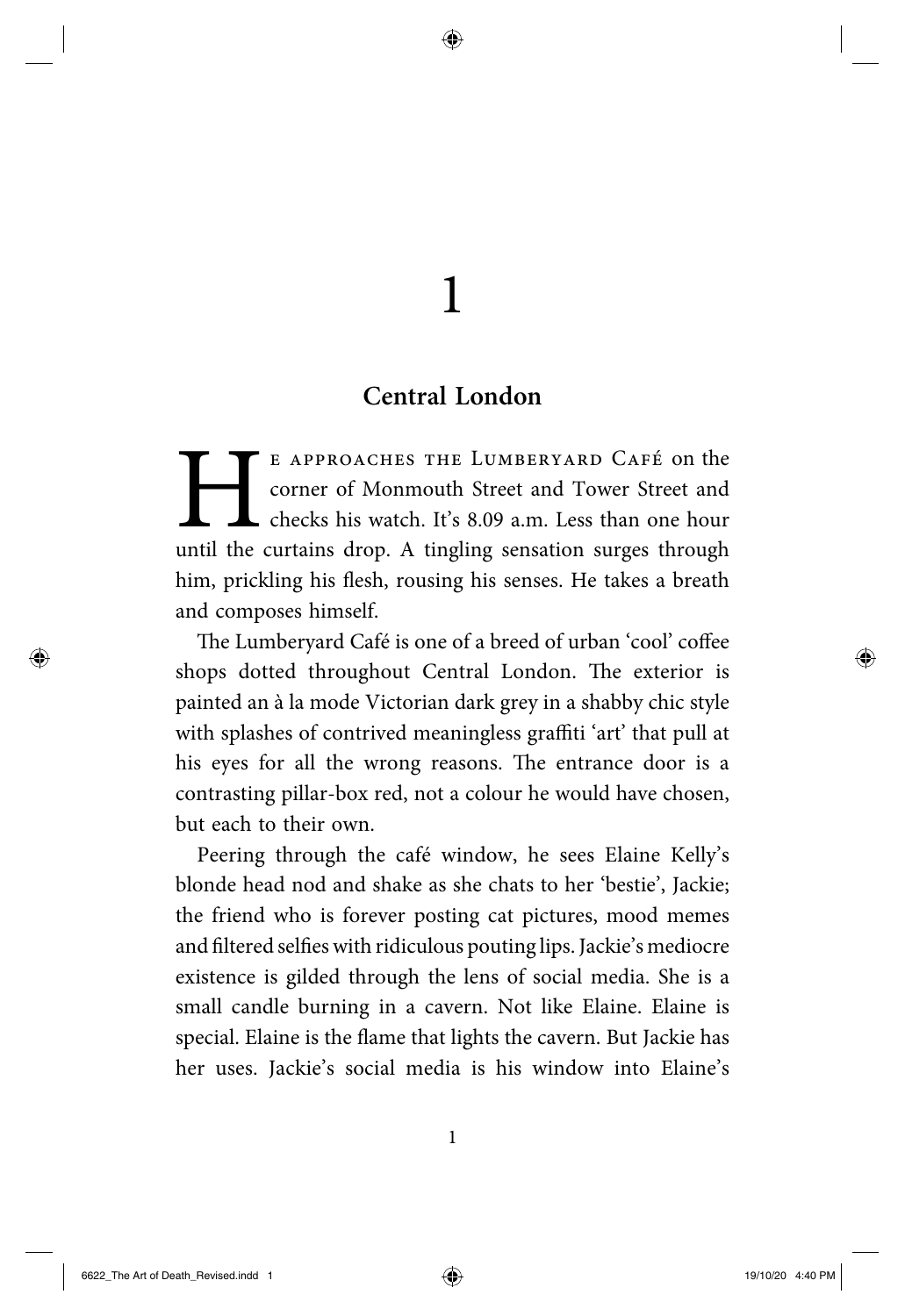whereabouts. Her postings have brought him here today. If he is lucky he can sit close to her, listening, watching, smelling. A smile crosses his face as he appraises his muse. She'll be an exquisite addition to his next exhibition.

◈

Pushing open the red door, he is greeted by a rush of different aromas: fresh brewing coffee, fruit teas, fried chorizo and toast. Jazz music plays through tinny speakers, thankfully lost in the drone of the clientele. A fat batch of latte-supping millennials and thirty-somethings with their heads buried in the latest iPhones and silver MacBooks inhabit the seating areas. Some are in groups and others are alone, but all are online and connected, their personal details open and ready for the taking, should one or more capture his interest. He closes the door quietly behind him.

The floors are stripped pine, scuffed by the leather and rubber soles of coffee-bores seeking a caffeine fix with their breakfast of grilled halloumi and squashed avocado on toasted sourdough. Cold industrial aluminium pipes draped in red, pink and white bunting hang from the ceiling. The walls are exposed brickwork with Warholian graffiti art canvas paintings. One depicts the Queen wearing a baseball cap and another shows several images of an athletic six-packed teenage boy suggestively squeezing the crotch of his tight white shorts.

Edgy, he thinks, and almost laughs.

'Hello. What can I get you today?' says a chirpy voice.

He follows it and sees a young Asian woman smiling up at him from behind a small mountain of doughnuts, cakes and croissants. His eyes flare and he watches her for longer than he should. Her face is small, her eyes bright. His gaze slides to her neck which is tender and smooth. He moistens his lips but

⊕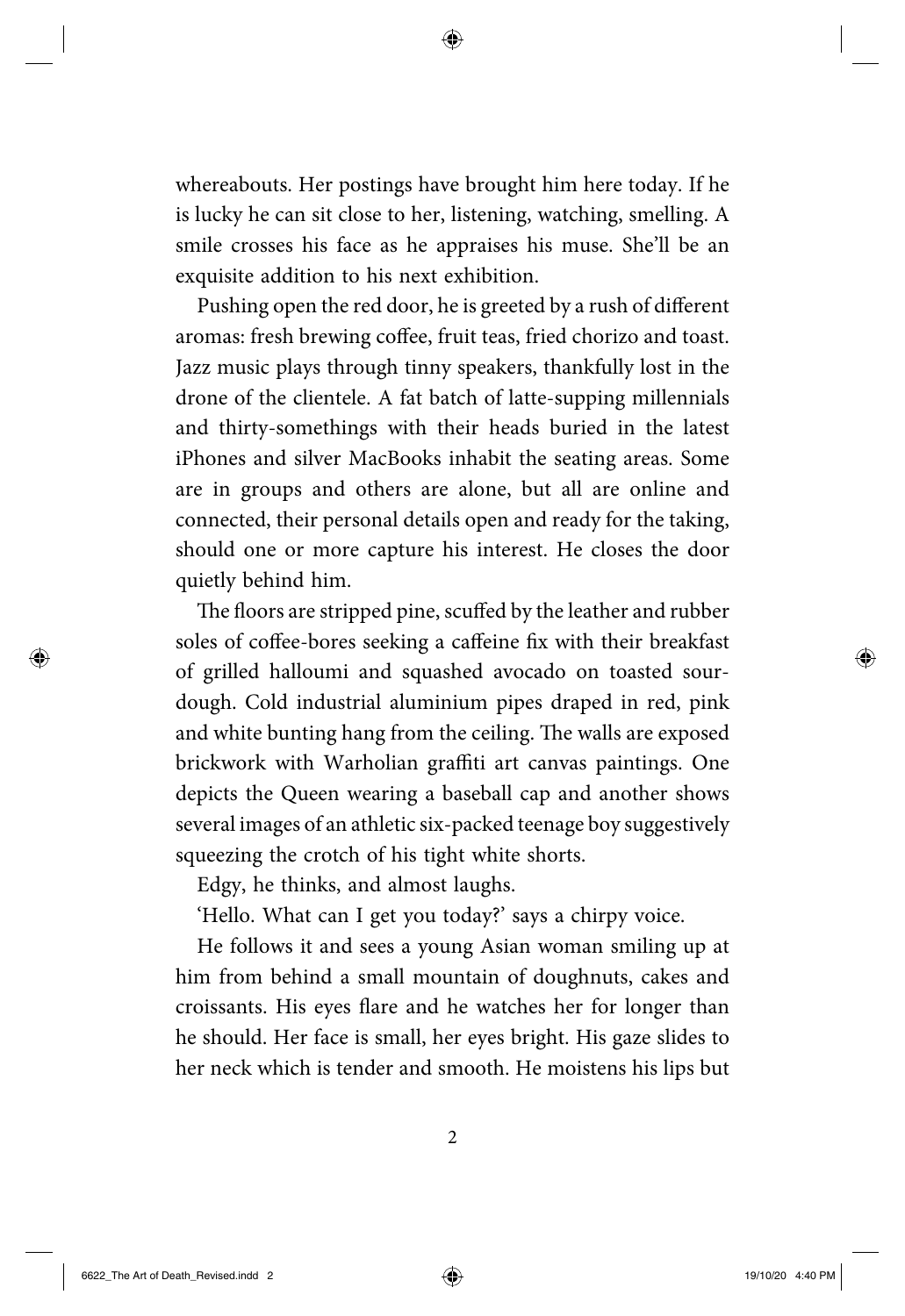senses a change in her demeanour. He sees a trace of fear in her eyes. She is smart and can see through his shell. He glances at her name badge.

◈

'Excuse me, Chau,' he says, with as warm a smile as he can muster, 'I was miles away.'

Her return smile is trepidatious. She is wise to be cautious. 'I'll have an Americano. Please.'

'Name, please.' She doesn't meet his gaze.

He gives her his name.

'Would you like something to eat?'

'No thank you.'

⊕

'I'll bring it to you.'

'Thanks,' he says as he passes over a crisp five-pound note. 'Keep the change.'

He scans for a place to sit. Business is thriving and tables are limited, however, through a partition bookshelf wall, he spots two Spanish tourists leaving from a table in the corner. A perfect location with a direct view of Elaine. It is meant to be. He skirts around the partition, stands by the empty table and looks distastefully at the debris on top. A passing male server quickly clears away the mess, much to his relief.

He sits at the table and from his shoulder bag removes his Moleskine notebook and Maki-e Phoenix fountain pen, which he places neatly side by side. He then takes out his MacBook Air and iPhone. He is assimilating into his environment. Like a chameleon, he has blended into it and become one of them.

In his peripheral vision he sees Chau approach with his Americano. He looks up.

'Excuse me for asking. I'm intrigued by your name. Is it . . .' 'Vietnamese,' she says, finishing his sentence.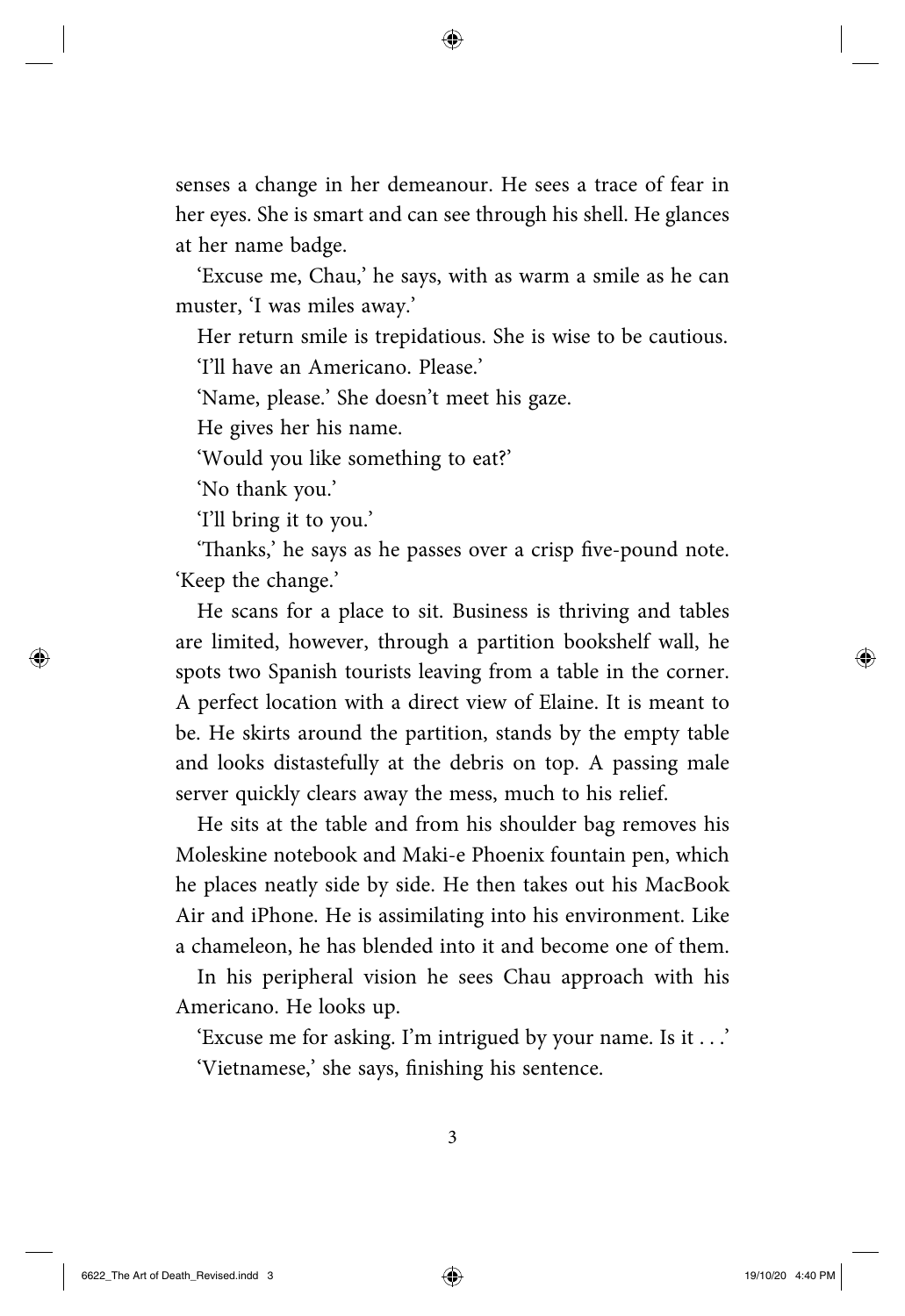He smiles at her.

'I've always wanted to go.'

Chau offers a wan smile as she places the coffee gently on the table top.

◈

'Enjoy,' she says.

'Th ank you. Please could you tell me the Wi-Fi password?' 'Lumberyard Café. All one word.'

'Th ank you, Chau.'

As she leaves he opens a browser and searches through the Lumberyard Café Facebook page where he finds a photo of the staff bunched together in a smiling group pic. Chau is dead centre. He hovers his mouse over her face and reveals her tagged name. Chau Ho. He clicks on the name. Her Facebook page is open for all the world to see. Her history hooks him immediately. She is a 'proud' refugee from poverty and communism. This revelation has elevated her as a potential candidate. He watches her preparing coffee surrounded by puffs of steam and wonders why he has never considered using an Asian person for one of his collections before. He has no answer, but he feels she'll bring an exoticness to his work. The thought both excites and pleases him. He opens the notebook and scratches *New Collection* at the top of the page with his pen. Below that he writes:

## *Chau Ho.*

⊕

The time on his wristwatch says 8.15. Forty-five minutes to go.

He looks at Elaine, who is sitting on a re-upholstered red baroque chair. A short gasp of pleasure escapes from his mouth. Her face is heavily made up, but there is no mistaking that her top lip is split. He scans her face and wonders what other bruised delights lie beneath that thick layer of cosmetics. The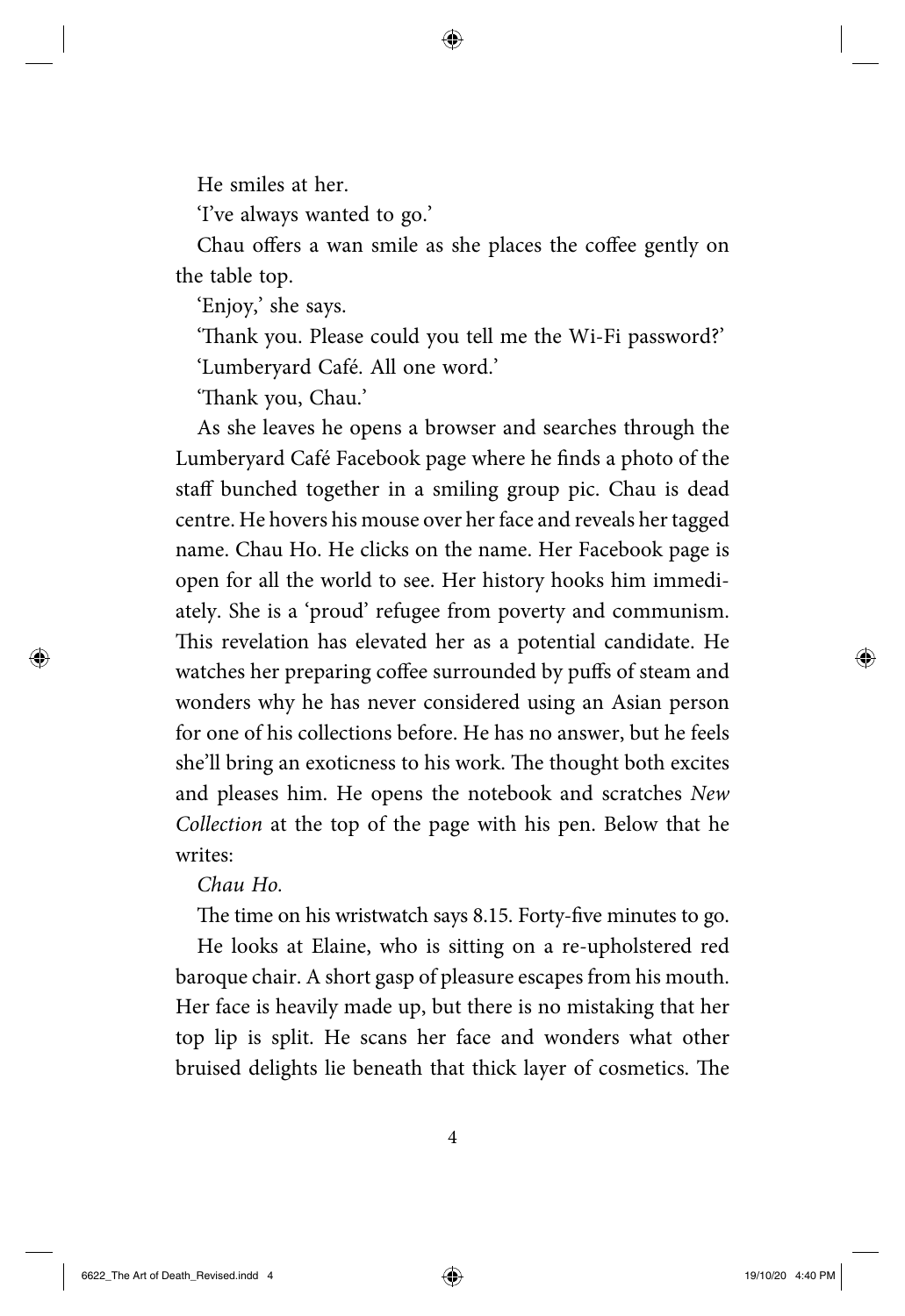raw tones of Jackie's South London crowing interrupt his thoughts. His eyes slide towards her. She has shoulder-length dark hair and judging by the crusting of chocolate powder on her lips she is drinking a cappuccino. He notices the small boy with dark blond hair sitting on a stool opposite them seemingly lost in the glow of a Samsung phone screen that is too big for his hands. He recognises him from Elaine's Facebook page. He is her son, Jordan.

◈

'Jordan, let's get a selfie with you, me and your mum,' shrills Jackie.

'But my lip, Jackie. Frank'll go mad!' protests Elaine.

'Sod Frank! It's about time everyone saw what he does to you.'

He has been communicating with Elaine for five weeks using a faux Facebook account with another person's photos, and is familiar with her troubled marriage to Frank. He has been an attentive, sympathetic and occasionally flirtatious confidant. He has given her the non-judgemental support she craves. It has been a tiresome but necessary part of his grooming process.

He watches as the boy stands between the two women, smiling as Jackie stretches out her arm to take a picture of them all. She can't quite seem to get them all in.

'May I?' he offers.

They all look over at him but he locks eyes with Elaine. Young blonde Elaine with her damaged face. She smiles sweetly at him and something clicks inside.

'Oooh, thanks very much!' says Jackie.

He takes her phone and points it at them as Jackie and the boy each beam brightly at the lens. Elaine moistens her split lip before cracking a toothy smile. With his fingers he enlarges

⊕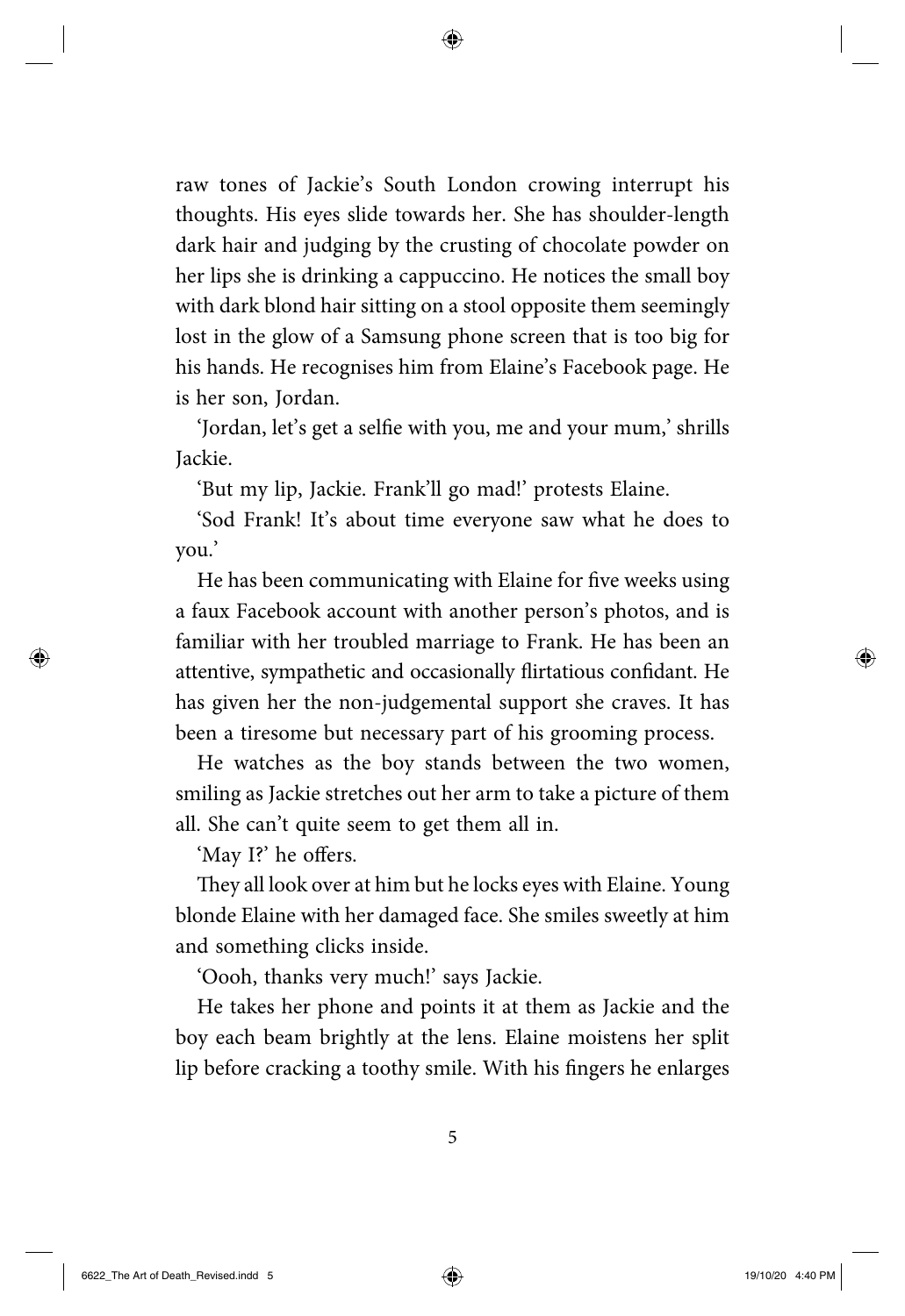the screen and focuses in on her lip. 'Perfection!' he says, returning the screen to the original size. Their faces are frozen, bordering on impatient.

◈

'Say, cheese!'

With fixed smiles, they cry, 'Sheeeze!'

He presses the button and lets it click several times before handing it back. 'I took a few shots,' he says.

'Thanks.' Elaine's fingers shield the split in her lip.

'You're welcome.'

He returns to his table and hears Jackie say, 'I'll check us in on Facebook.'

He opens up Facebook on his MacBook Air, searches for the Lumberyard Café page and straightaway finds the picture he has just taken.

*Jackie Morris has checked into the Lumberyard Café on Seven Dials with Elaine Kelly and gorgeous Jordan.*

He clicks on Elaine Kelly's name and indulges once more in the small window of her life. It contains pictures and data from her childhood, school days and the present. Her husband Frank is a rum-looking sort, moody and miserable and twice her age. In her photographs there is a sense of distance between them both. In other pictures she is with her son Jordan, but most of them are shots of her alone, in a park, in the woods, or gazing out the window of her small shadowy apartment. What a wretched life she leads. Only he sees in her what no one else can see. She is a tragic Shakespearean heroine like Juliet, or even better, Ophelia. He pictures her floating lifeless, like in Millais' painting.

⊕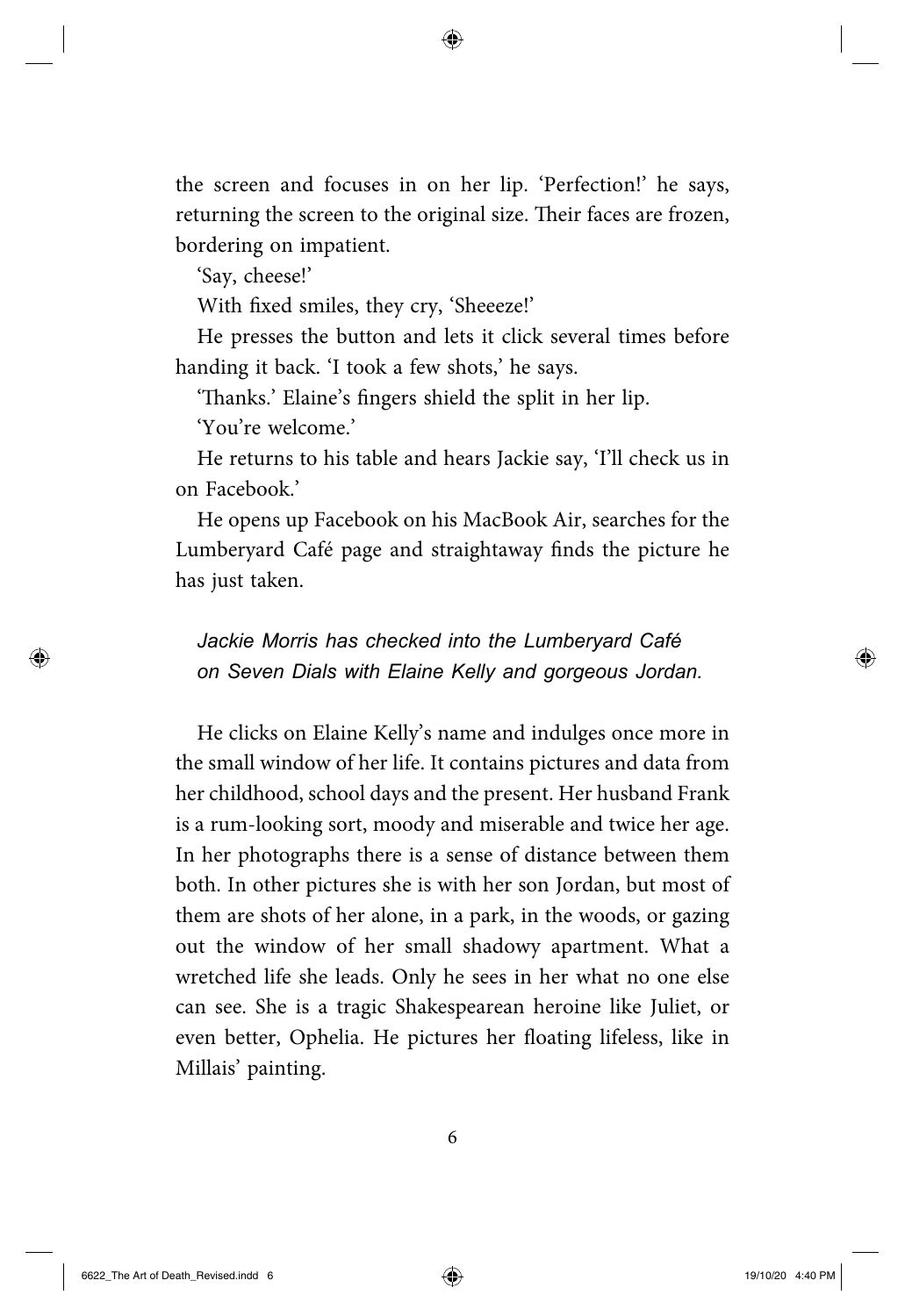He takes a sip of the bitter hot coffee, which is better than expected. Now it's 8.24, and not long to go before his new collection will be revealed. He is calm but also filled with a sense of nervous excitement. For now, he focuses on his fellow customers and the selection of new candidates.

⊕

To his left is an occupied bank of red bar stools framed in the window overlooking Tower Street and Seven Dials. He has a sense of being watched and looks to the mirror opposite. A round woman with bobbed hair is scrolling through her phone and occasionally steals a glance his way.

She looks familiar and he wonders, but also suspects, what has captured her attention on her phone.

He enters the security code on his device and opens the Tinder app. With location services switched on, he pages through the profiles until he finds her.

CassandraH, 30, project coordinator.

Bright, bubbly, loves cuddles, cats and the books of E. P. Jones. Cassandra Hotchkiss is my heroine! Looking for my very own Max. Hit me up for a date.

He smiles to himself. CassandraH is the username of sweet Megan Burchill. He has been communicating with her for almost one month now and is surprised to see her here, but then, perhaps not. He has mentioned that he is often in the area. She looks older than her stated age and is also plumper and curvier than her photos suggest. He pictures her without clothes. A Renaissance beauty.

His gaze meets hers. She freezes, locked in eye contact, blushes and turns back to her device.

⊕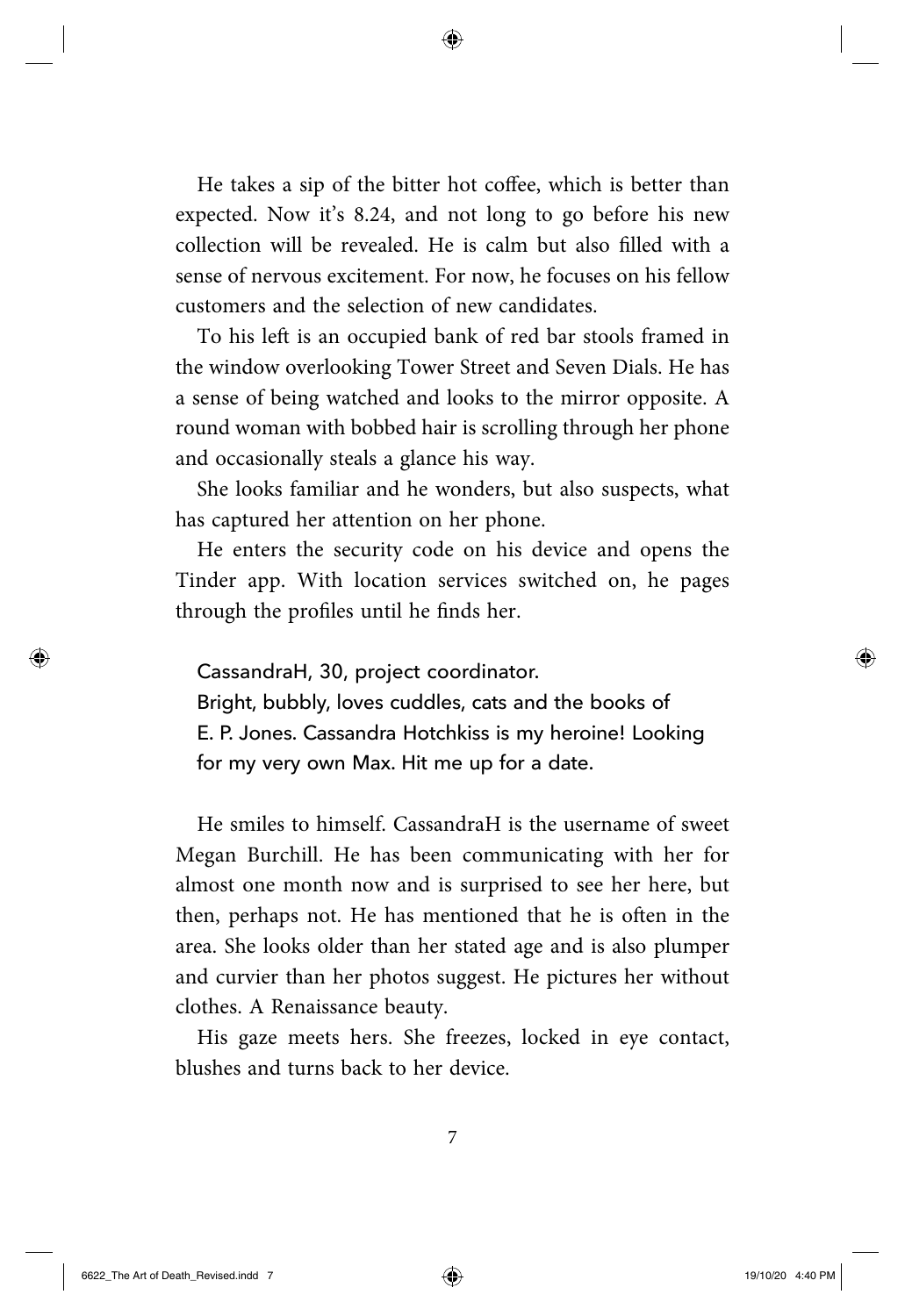She'll be perfect, he thinks. With the fountain pen he scratches:

⊕

*Megan Burchill.*

His phone chimes with a message. A notification from Grindr.

Thomas Butler.

Another potential acquisition.

He shoots a glance at the artwork of the crotch-grabbing youth with the six pack and considers just how alike Thomas and the painting are. There is a rare synchronicity in this moment that is almost beautiful. Like Elaine, Thomas is meant to be.

He selects the *like* button, sends him a message and scratches Thomas's name in the notebook.

The café door opens and he looks up to see a woman step inside. Her skin is a milky latte, her eyes are blue, or green, he cannot be sure, and her oval face has a determined expression that brightens when she smiles at Chau. She is wearing a navy-blue double-breasted pea coat and carrying a black leather backpack. She orders a green tea and gives her name as Archer.

'Archer,' he whispers to himself. Her surname perhaps. The sound of it sweetens the bitter coffee on his lips.

She walks across the café and finds a space on a high stool facing out of the window.

He is intrigued by her ethnicity and struggles to place it. She could be from central Europe and have a trace of the Middle East or Africa, perhaps, concealed somewhere in her genes. He fancies that with a little more sun her skin would transform to a golden brown.

⊕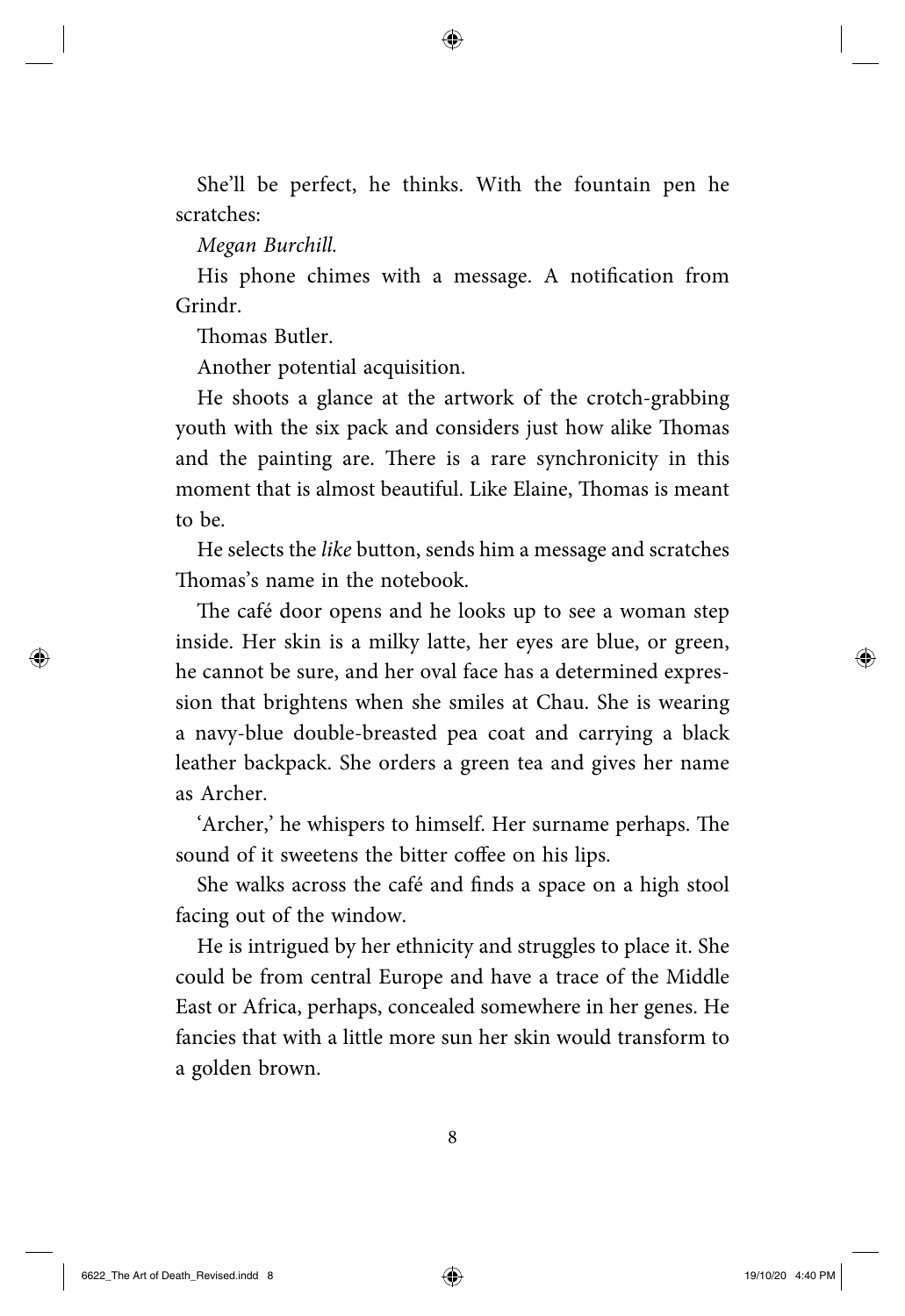She takes off the backpack, drops it to the floor and lets the coat slip from her shoulders and fall onto the back of the stool. She is wearing casual dark jeans and a fi tted olive-green sweater.

◈

She scoops a phone from the coat and rests her elbows on the window table. Through the reflection in a nearby mirror, he can see it's an old iPhone 6 with a cracked screen. She enters the passcode, dials a number and places the phone to her ear. A moment passes and she ends the call. She bites her thumb and begins to tap the phone on the table top. She seems troubled and he wonders what is turning over in her pretty head.

Chau appears with the tea. The woman thanks her, removes the lid and blows on the hot liquid.

He becomes aware of the time and checks his wristwatch. It's 8.46. Time to go and watch the reveal before paying one final visit to the courier's. He packs up his belongings and notices the woman called Archer is hurrying out through the door. He smiles and walks down St Martin's Lane like a ghost following in her wake.

⊕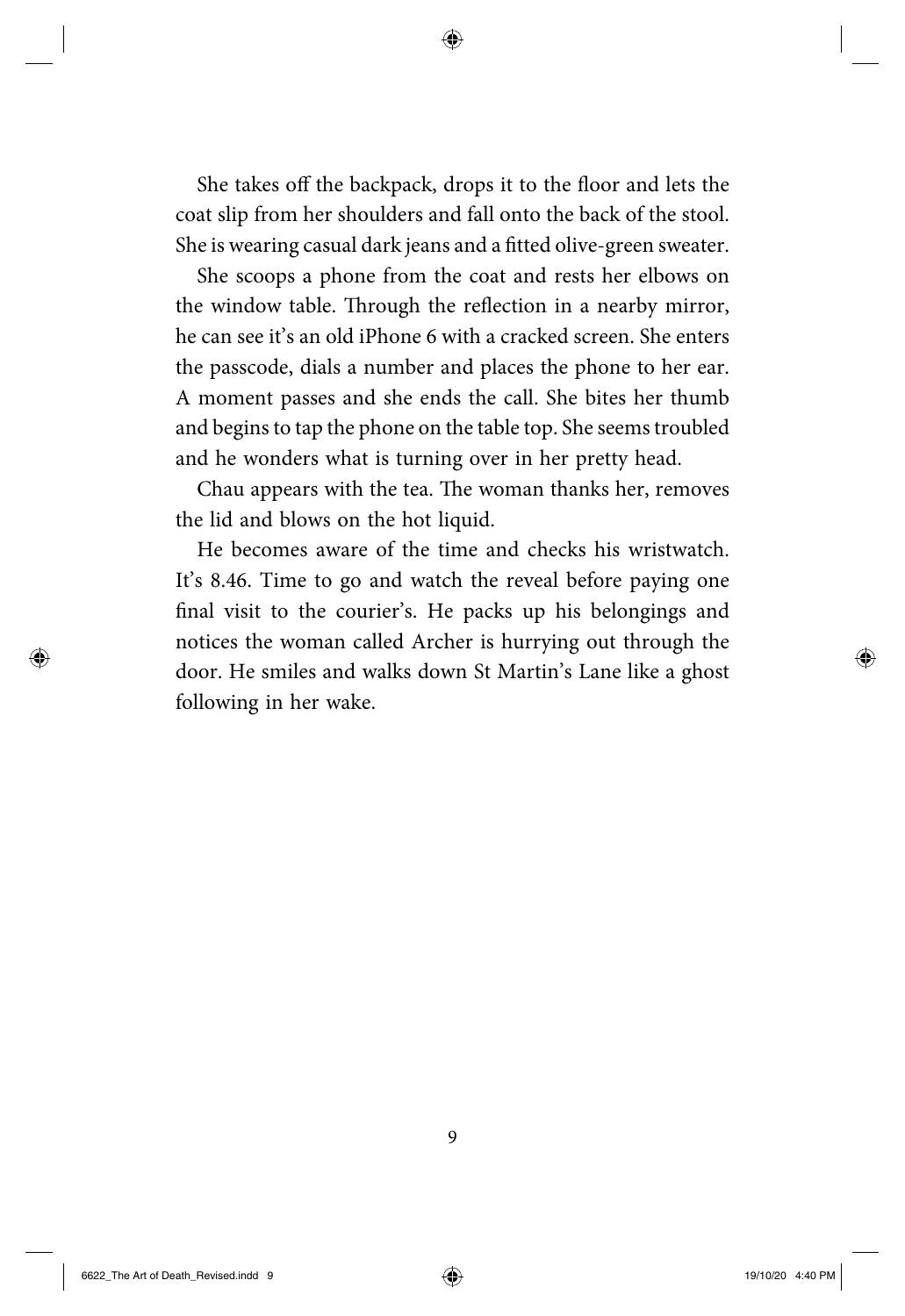

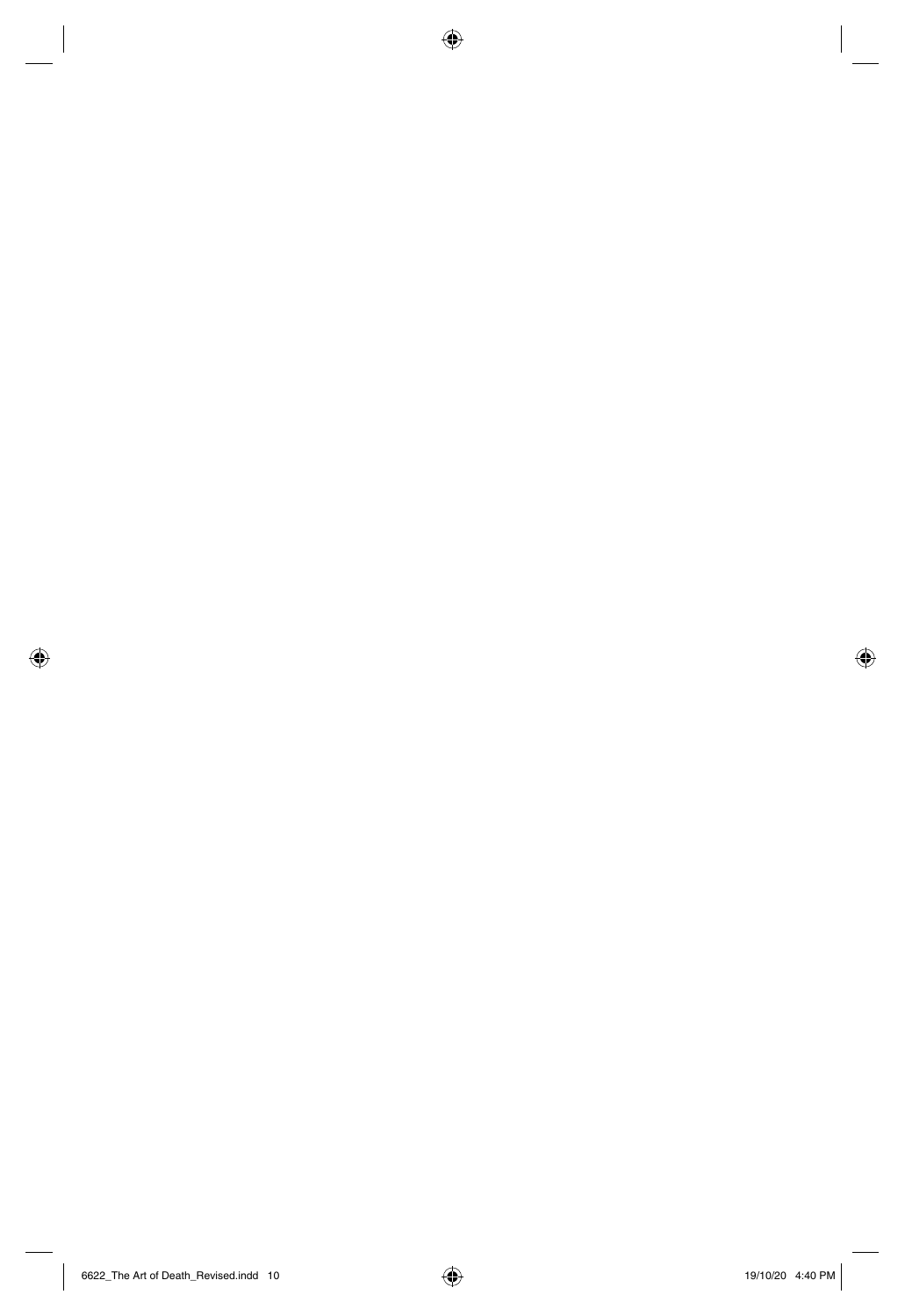◈

THE SMALL HAIRS ON GRACE Archer's neck stand on<br>end as if she has been caressed by a cold hand. Archer<br>isn't the superstitious type, yet if there were ever a<br>time to think that someone has just walked over her grave, now end as if she has been caressed by a cold hand. Archer isn't the superstitious type, yet if there were ever a time to think that someone has just walked over her grave, now is that time. She has the sense of being watched and slows her pace. Looking at the shop window to her right, she sees the transparent figures of commuters and tourists swarm around her like spectres from another world. Turning, she scans the faces, but sees no one watching her.

She shudders and rubs the scar on the back of her left hand. Dark memories from her childhood surface in her head, but she suppresses them and pushes them from her mind. Cold droplets of rain splash onto her face. She wipes them away, turns up the collar of her coat and hurries on, conscious that she should not be late on her first day.

Charing Cross Police Station has had a makeover since she was last here three months ago to make an arrest. A generous and questionable police budget of half a million has seen the immense four-storey Georgian building restored and painted a luxurious period cream colour. She looks up at the four sturdy

⊕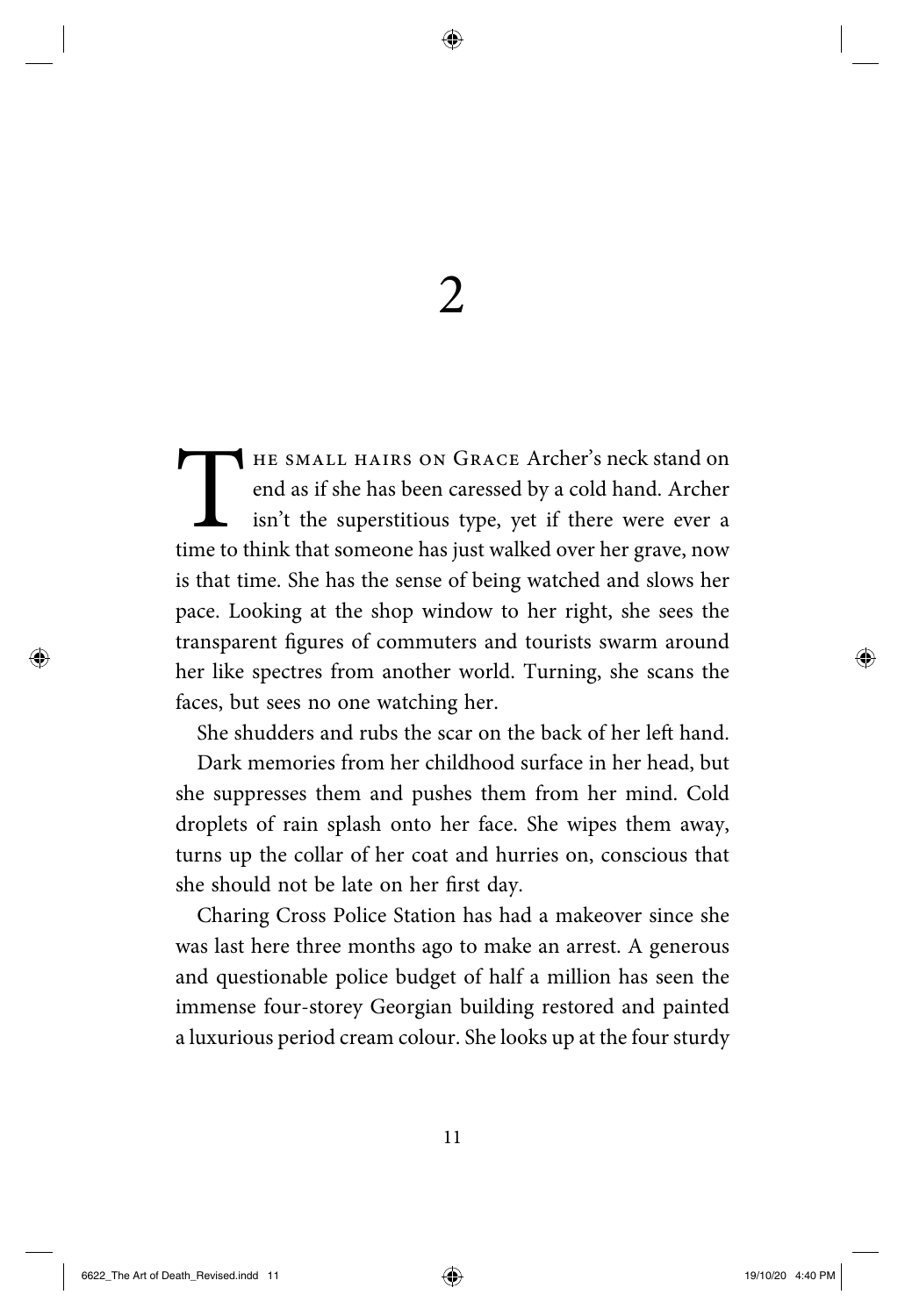columns and newly repaired Corinthian capitals that support the portico entrance. Such a different station to the one she was at recently.

◈

She pauses before entering and considers what lies ahead. She is taking over the job of ex-DI Andy Rees, the same man she had arrested and sent down three months ago. Stepping into his shoes hadn't been part of the plan, but she is hungry to move on in her career and this opportunity is too good to turn down, despite the resentment she will inevitably face from his colleagues. Aside from that, she's never expected to end up working here, of all places. The same station where her father also served as DI, a career cut short by a brutal gangland murder eighteen years ago. She wonders what he would think of her now on her first day stepping across the same portico that he had walked through every morning. He would be proud, she knows that, but he would probably also advise her to be cautious and to watch her back. She smiles to herself. He always had been one to state the obvious.

Her old boss, Charlie Bates, a scrappy old-school copper laid it bare for her: 'Don't let the past hold you back. Your old man would want this for you. And forget what Rees's cronies think. Take the job at Charing Cross or you'll face a secondment of NCA investigation work in the arse end of nowhere. I can promise you.' Charming Charlie has a way with words. Archer has a sharp mind and is ambitious. Charlie understands that more than anyone and this was his no bullshit way of telling her not to turn down this opportunity.

She gives her name and shows her ID to the receptionist, a stern-looking woman who shoots her a cold stare and mutters something indecipherable. Archer swallows. She isn't even in

⊕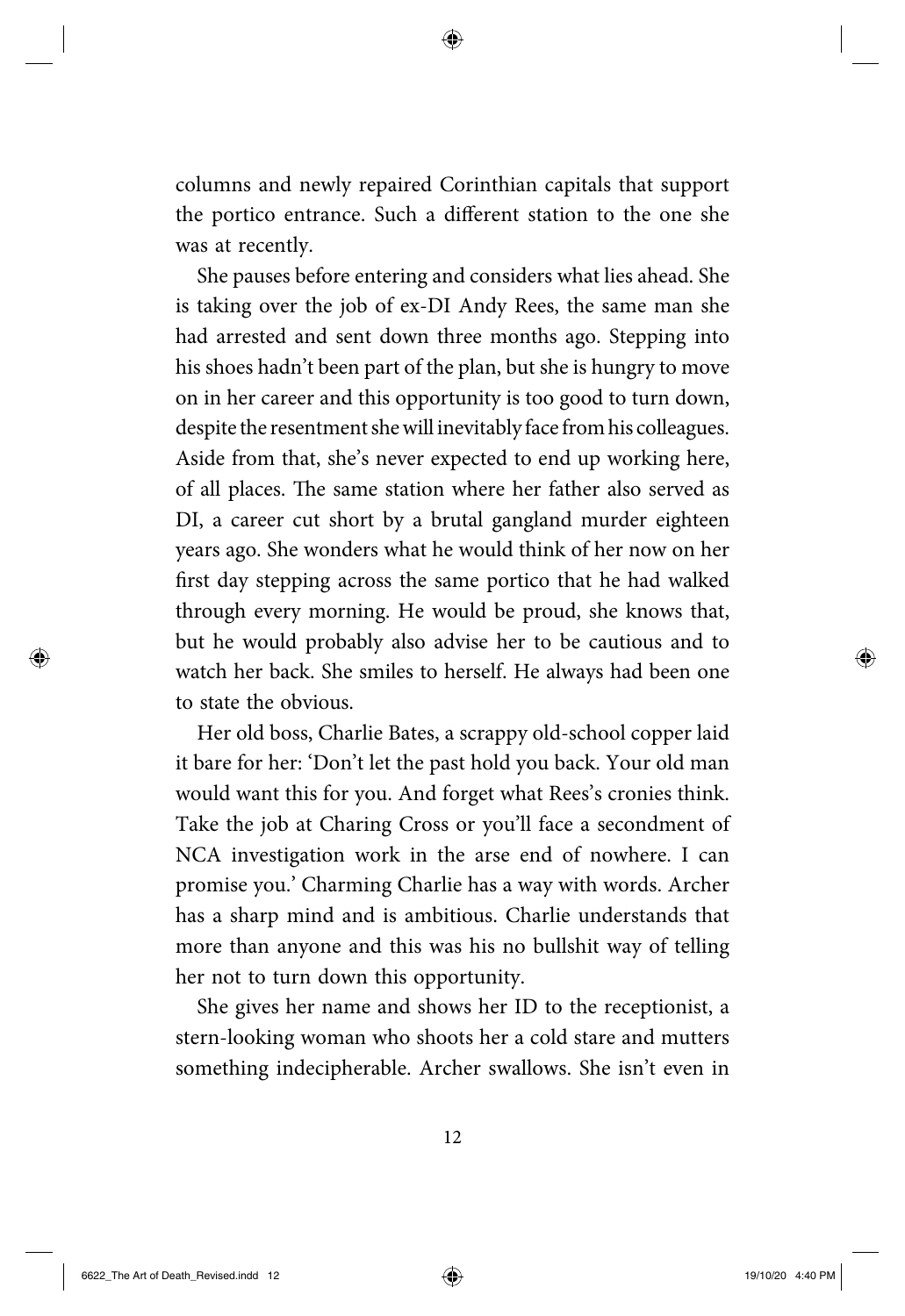the building and it has already begun. The worst is yet to come, she knows it.

◈

Charlie sent her a text this morning reminding her that because of her high-profile arrest of DI Rees, the staff at Charing Cross will probably do everything in their power to see that she fails. He said it would be a test of her resolve. Archer bit her tongue at that. Let them try, she thinks now. After all, she has faced much worse.

She feels an emptiness in the hollow of her stomach. *Much worse.*

'Third floor,' says the receptionist. 'DS Quinn will be waiting for you.'

Archer nods a thanks and makes her way up the stairs.

DS Harry Quinn is standing at the top of the stairs, watching her. She interviewed Quinn shortly after Rees's arrest. A softly spoken Belfast man with a dry sense of humour that she considered inappropriate at the time. He has a boxer's stocky build and is wearing a scuffed black leather bomber jacket. His short dark hair is neatly trimmed; his eyes are pale blue, giving him an icy, insolent look. She takes comfort in the fact that he was no fan of Rees. However, she investigated and nailed a copper and that fact alone has tarnished her.

'Good morning, ma'am. Welcome to Charing Cross.'

'DS Quinn.'

⊕

She glances behind him into the open-plan office where several leery expressions meet her gaze before returning to stare at their computer screens.

'Ma'am, the Lord Mayor's Show has left us a little short of staff. So I was wondering if you'd like to accompany me on a wee assignment.'

'What would that be?'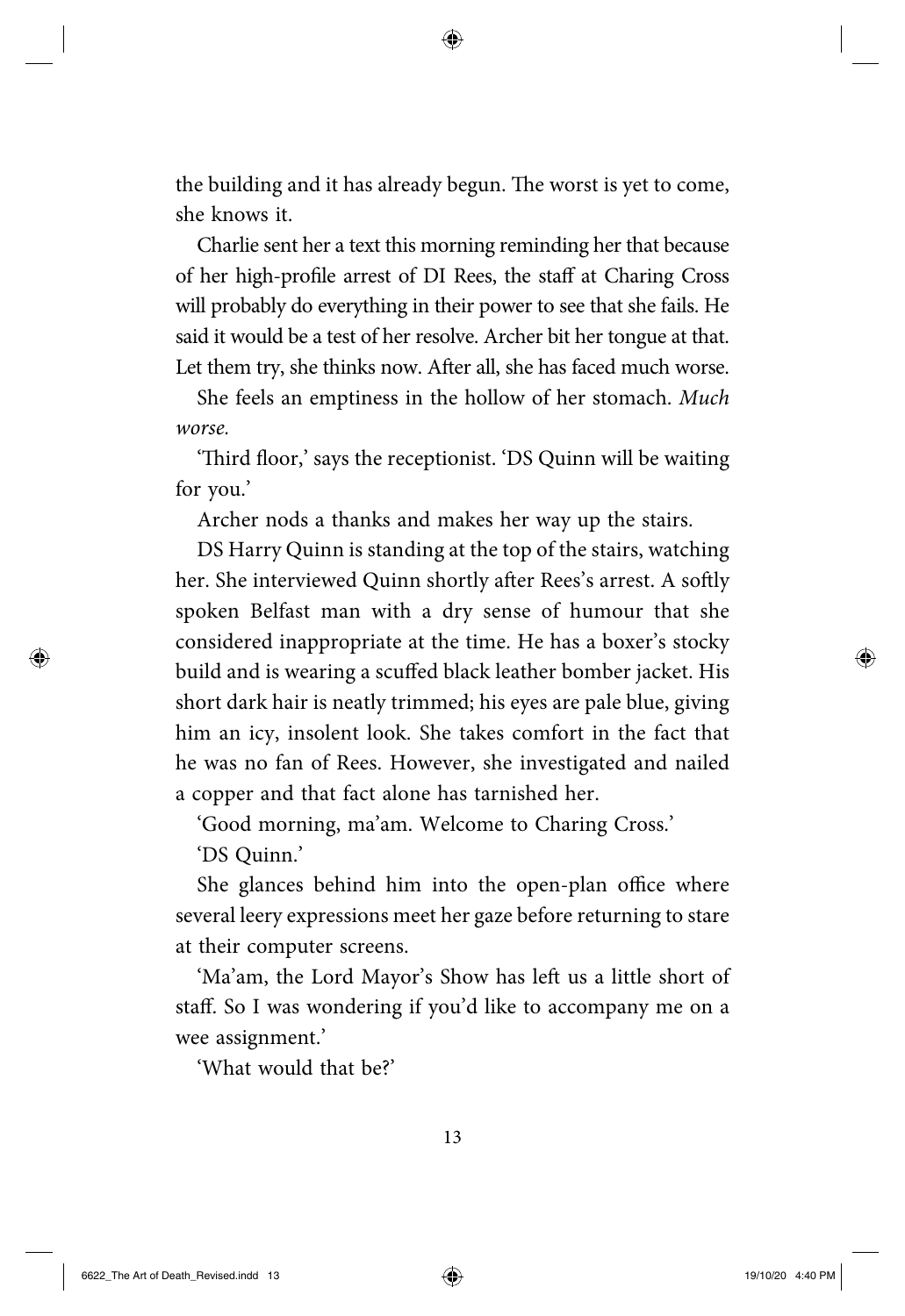'Nothing important. Some la-de-dah artist has been commissioned to produce street art for the Lord Mayor's Show itself. We've had a complaint – actually four, to be precise – from the show director claiming three of his art pieces are obscene and should be taken off the street immediately. He's kicking up a right stink, so he is.'

◈

In normal circumstances this kind of issue would be handled by uniform or a DC, however, the Home Office's cuts to police staff of all ranks have been savage. The force is still struggling to cope with the rise in crime. All coppers, Archer included, understand the necessity to step in wherever they can.

'Of course, DS Quinn. I'd be happy to.'

'It's outside The Connection at St Martin's Place. We can walk.'

Archer knows The Connection well. It is a homeless charity situated in a tired Victorian block on Trafalgar Square next to the church of St Martin-in-the-Fields. It is where Archer took a short sabbatical two years ago to work with the homeless.

'Ma'am, do you mind if I make an observation?' 'What would that be?'

'It's not my place to say this, but I will, and excuse me for it . . . but Andy Rees still has friends here.'

Archer swallows. 'You're right, DS Quinn. It's not your place to say that.'

'Sorry, ma'am, I just wanted to—'

Archer changes the subject. 'Is there anything more to tell me about these complaints?'

'Nothing more than what I told you already. Derek Manly is the festival director. He's there now.'

\*

⊕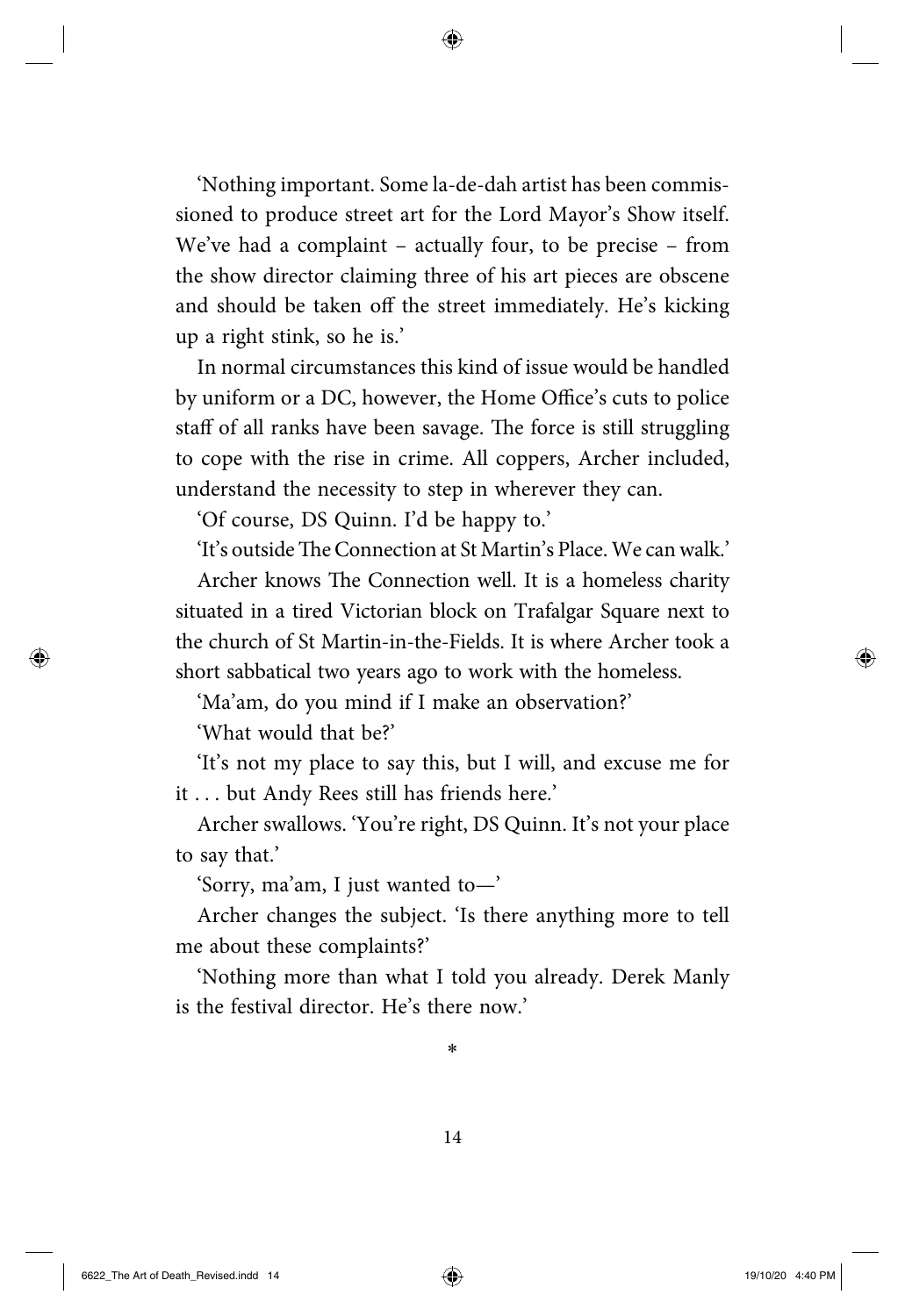A swell of people has gathered outside St Martin's Place and The Connection with hands raised above their heads recording and snapping pictures with their devices. Standing on her toes Archer can see the top of three glass cabinets, but the crowd is dense and the view obscured.

◈

'What does he look like?' asks Archer.

'No idea. He shouts a lot down the phone, though. Look out for a shouty type.'

They begin to push their way through the throng, but the crowd closes in on them. Archer feels her head swim and begins to breathe rapidly. She wants to push her way back out, but holds her nerve.

'Police!' she calls. 'Move out of the way, please.'

'Oi, watch it!' someone calls, as she forces her way through.

'I think I hear him,' says Quinn, pointing. 'There, with the clipboard.'

She sees a slender man wearing heavy black-framed glasses and a bright white puffer coat that drops all the way down to his ankles. He is speaking angrily to someone on his phone.

'Yes, this is Derek Manly. I have already told that to the person who transferred me! Yes, I understand that . . . But I have been waiting here in the freezing cold for almost twenty minutes and there is no sign of a police officer. It's just not good enough. I want to speak to whoever is in charge.'

Archer focuses and surges forward. 'Mr Manly . . .'

Manly glares at her. 'I'm on the phone, if you don't mind!' he snaps.

'Mr Manly. I'm Detective Inspector Archer and this is Detective Sergeant Quinn.'

⊕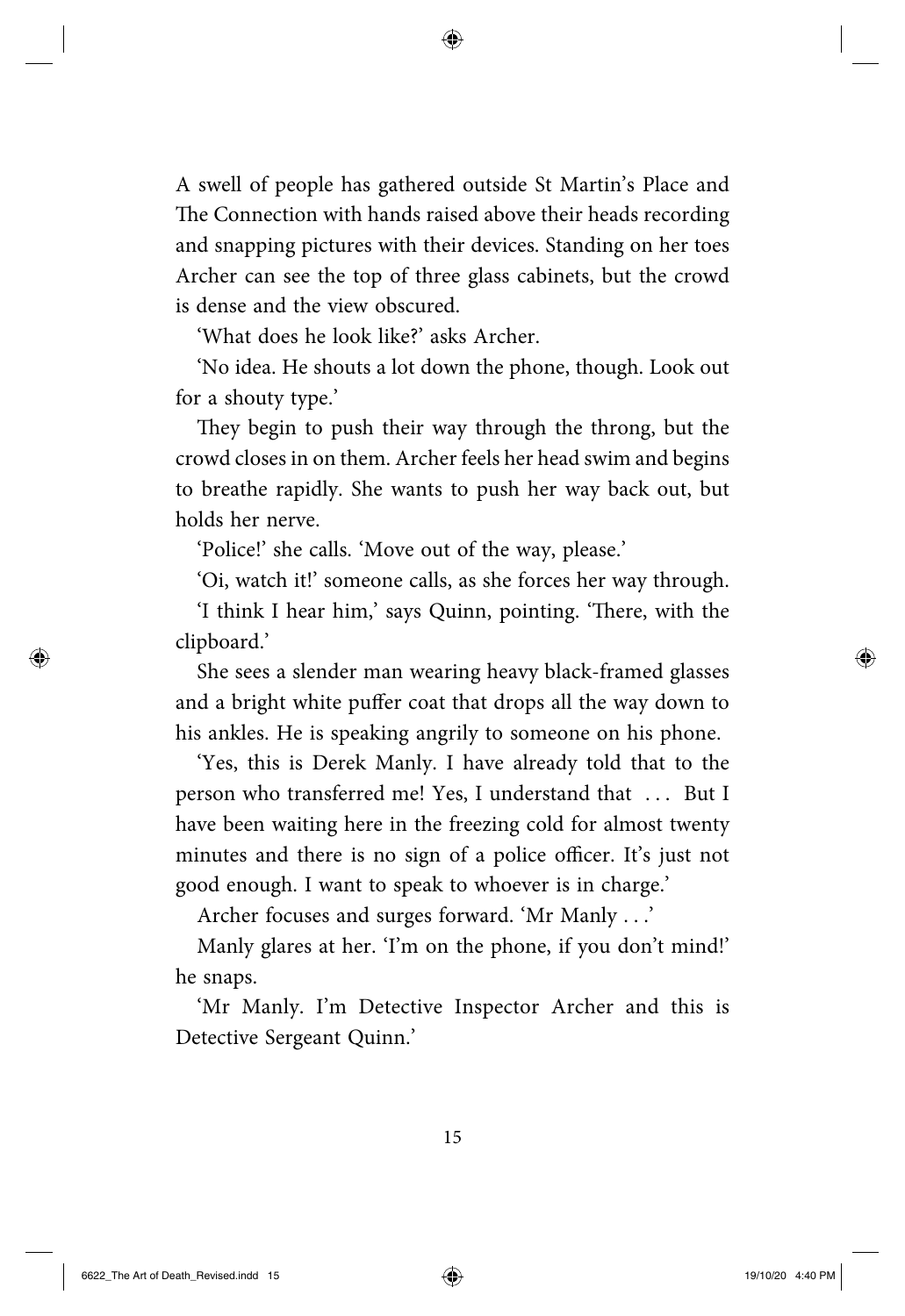Manly frowns, his head sinks into his neck as he looks them up and down. 'You took your time.'

◈

Quinn speaks. 'Mr Manly, could you please be a little more specific about your complaint?'

The crowd behind Manly begins to thin and Archer catches a fleeting glance of three glass cabinets almost six feet tall. Each is filled with liquid and seems to contain a life-like effigy of a naked man wearing a long scruffy coat, calmly floating in the water. The hands of the men are extended and cupped as if they are begging.

'Look at them! I can't have them here. They're obscene!' cries Manly.

Archer inches forward as the crowd parts, and narrows her gaze at the tattooed torso of the figure in the middle cabinet. Faded blue skulls are inked onto the chest.

They look familiar.

⊕

Her eyes rise to the neck, which is ringed with thick purple bruises. The face is long with a high forehead and a wispy beard. Lifeless grey eyes stare over the heads of the crowd. Archer takes a sharp breath.

She knows him.

Her eyes dart to the other cabinets. Each man has bruises around the neck.

'DS Quinn,' she calls.

Quinn is behind her in a second. 'Holy Jesus!'

'This isn't some weird artistic effigy. These men are dead. I know this one. His name is Billy. Billy Perrin. Call in for assistance. I'll start moving this crowd back.'

Quinn calls through to Charing Cross as Archer tries to disperse the crowd. 'Get back, please. This is a police matter.'

 $\bigcirc$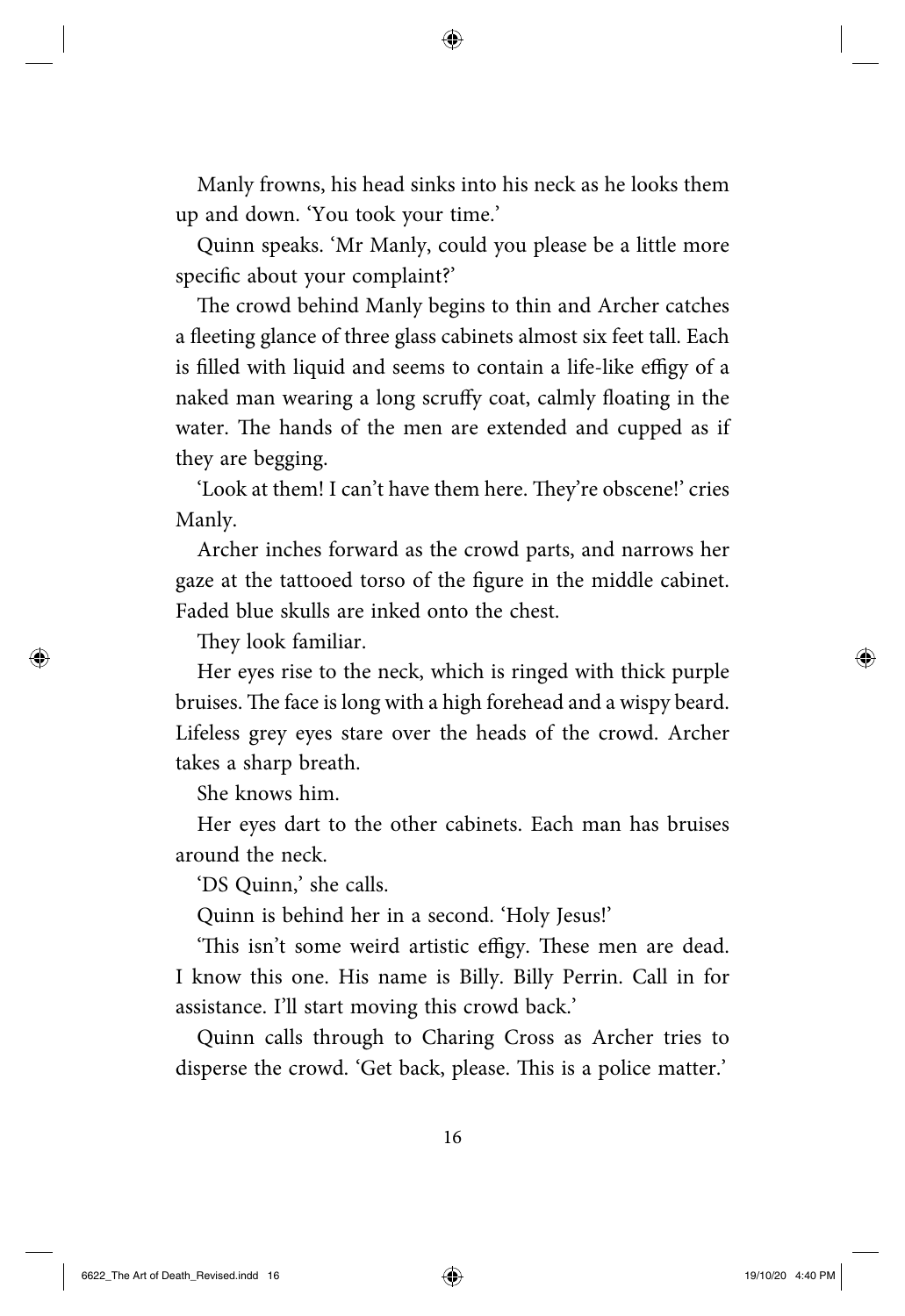'Help is on its way, ma'am,' calls Quinn.

'Forensics?'

'On it already.'

For every four people Archer herds back, four more appear. 'Mr Manly, until more police arrive I need you to help me move this crowd back.'

◈

Manly sniffs, places his phone inside his jacket and tucks the clipboard under his arm. He points at the cabinets and waves his finger. 'I am fuming. Those things should not be here. They are not what I was expecting!' Manly has clearly not realised exactly what he has on display. Perhaps that is best for the moment.

'Let's deal with that later. Right now, please help me move the crowd back.'

With Manly's help, Archer is able to put three feet of distance between the cabinets and the mob. She hears comments from the crowd: 'They're so realistic!' says a woman. A man adds, "The detail is just extraordinary. Hats off to him. He has really exceeded expectations with this collection.'

A visceral scream makes Archer jump and she turns to see Billy Perrin's girlfriend, Sharon Collins, push her way through the crowd. Her gaunt face is ashen and twists with horror and confusion as she runs toward the cabinet. Archer blocks her path.

'Sharon, stop. There's nothing you can do.'

The woman is thin and weak and struggles against Archer's firm but gentle hold.

'No. No. No, my Billy!' she sobs.

Archer looks around for Manly but he has disappeared. Quinn is pushing back a pack of eager phone photographers.

 $\bigcirc$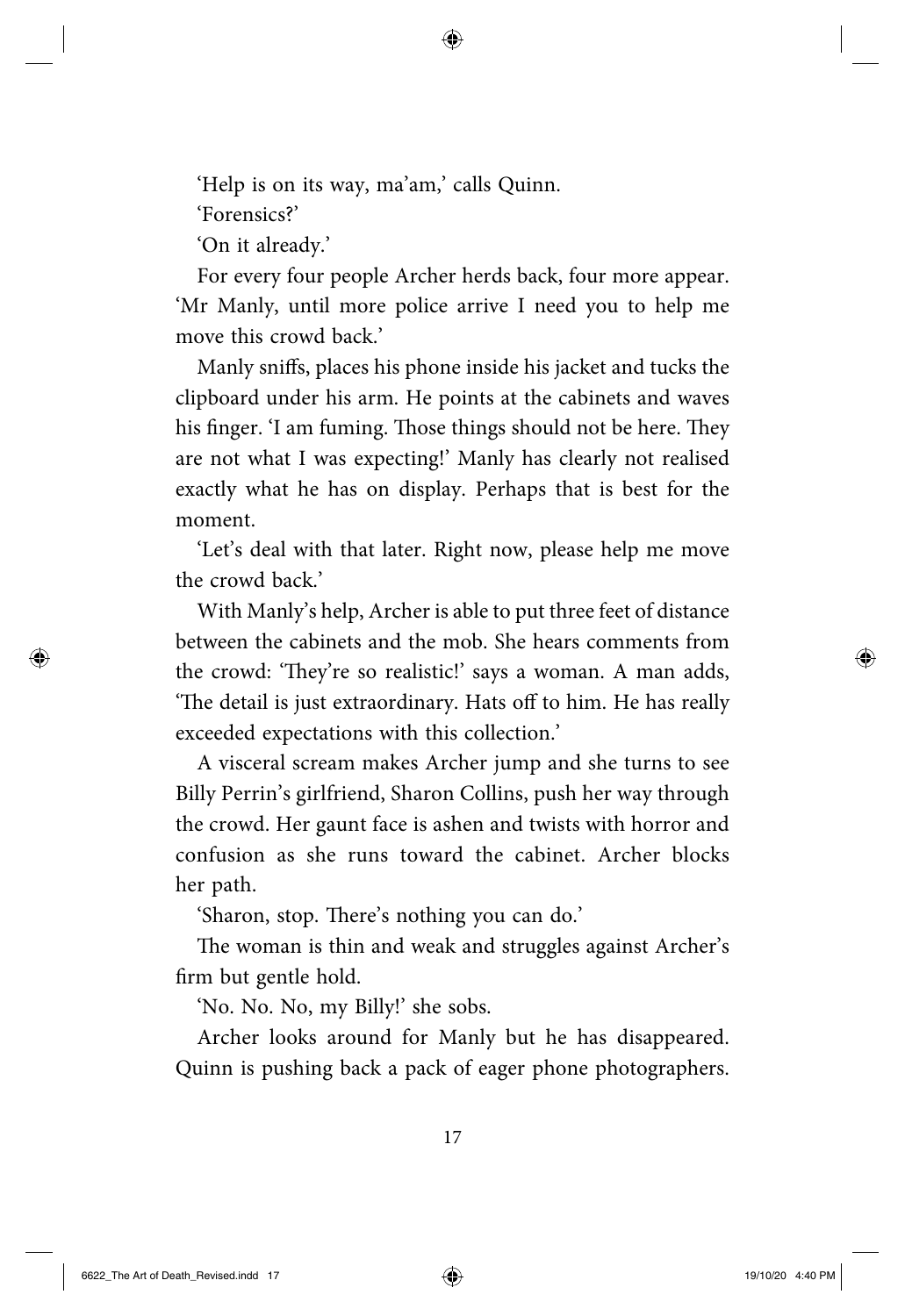Behind her a new crowd has gathered around the cabinet containing Billy Perrin.

◈

'Hey! Move away from there,' commands Archer. She sees Manly beside the cabinet and is shocked to see it rise suddenly.

'Mr Manly!'

She can feel Sharon's body tensing. 'Sharon, please stay here. Let me deal with this.'

'I can take her,' comes a voice. Archer looks up to see The Connection director, Eula Higgins.

'Thank you, Eula.'

As Eula comforts Sharon, Archer rushes forward, shoving aside anyone in her way. She sees Manly directing two men dressed like roadies. They are trying to tip the vitrine onto a small upright trolley.

'*Stop what you are doing!* ' shouts Archer.

'Carry on, please,' instructs Manly. 'We have precious little time.'

"This is a crime scene. Put that cabinet down."

The two roadies stop, confusion in their eyes, as they look from Manly to Archer.

'Put it back gently,' orders Archer.

Manly's lips tighten. 'DI Archer, we need to get these off the streets. There are children present and the Lord Mayor will have my head on a stick!'

The roadies struggle to hold the cabinet, and as the trolley begins to wobble the frame starts to bend. Liquid seeps through the edges and a warm sweet chemical smell fills the air. Archer moves forward to help, but it's too late. The trolley collapses and the cabinet slips, crashing to the ground as glass shatters and liquid spills across the paving stones, washing over the feet of all nearby.

⊕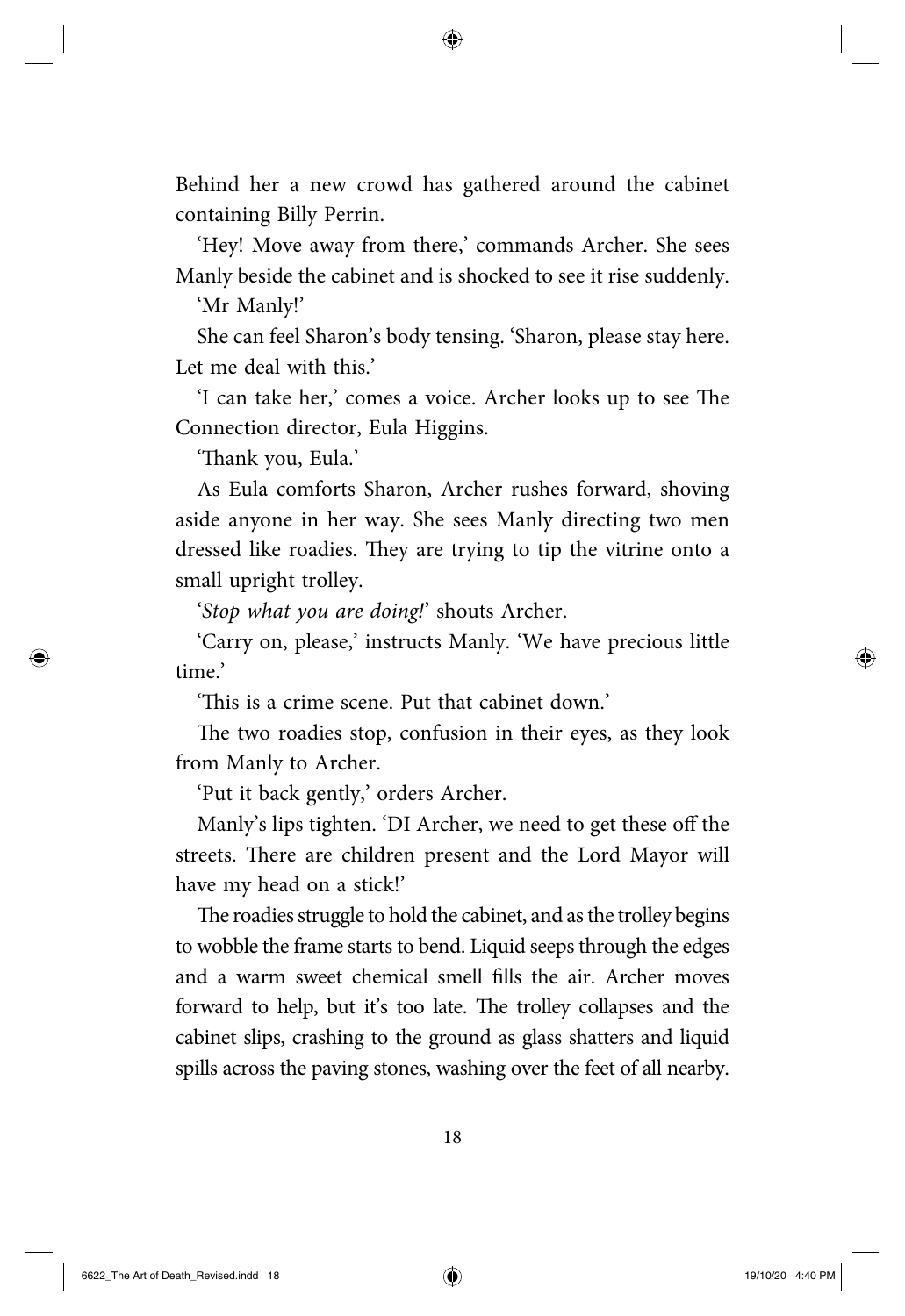The smell is foul. The smell of a mortuary and death.

⊕

Formaldehyde.

A hushed silence falls over the walkway.

Archer puts her hand to her mouth in an effort to block the stench.

She hears a shriek and then notices Manly swoon and fall to the wet ground.

Sharon continues to sob somewhere behind her. Archer isn't sure if she feels revulsion or pity at the sight of Billy Perrin's naked, twisted corpse. His dead, half-lidded eyes stare back at her with a helpless expression and she looks away.

Then there's the crunching of glass underfoot and the clicking of camera phones.

'Shit!' says Archer.

⊕

'Stop filming!' shouts Quinn.

One of the roadies doubles over and throws up.

More people approach and gather in a circle.

'*Stay back. Th is is a crime scene*.'

Archer calls to the roadie who has managed to keep his breakfast down. His face is grey. 'You. Find me something to cover this man's body.'

He nods and disappears.

Archer is relieved to hear the sound of police sirens. The roadie returns with a large dirty dustsheet. Archer and Quinn help drape it over Billy's body. The scene is beyond contaminated now, but at least Billy will have his dignity.

A gap opens in the crowd as two uniformed officers barge through. One is a young Indian woman. Her partner is a younger dark-haired man, clearly not long out of Hendon, whose face begins to pale at the smell.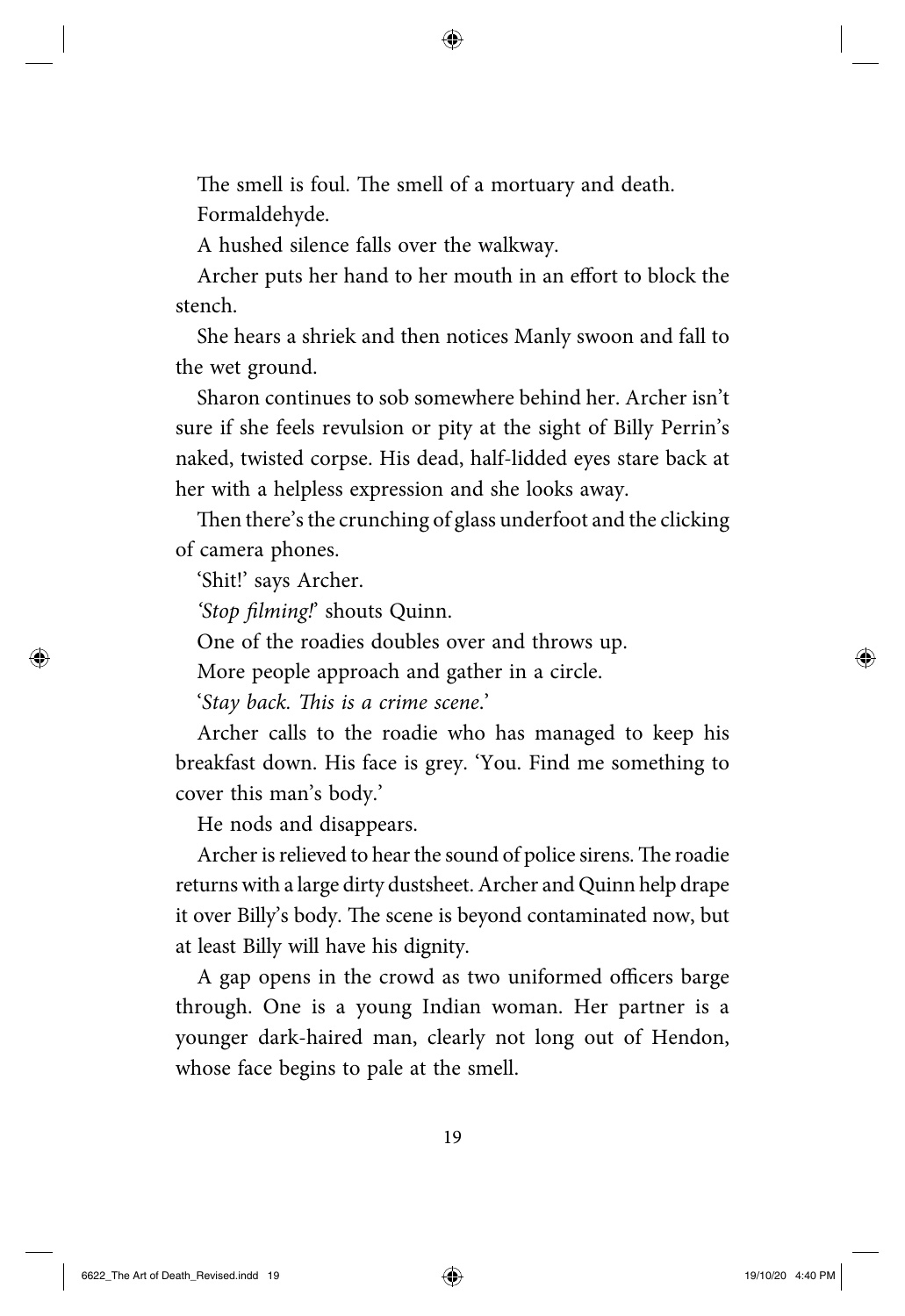'What's going on, Harry?' asks the female officer.

'Neha, could you and Junior there move these people on and then cordon off this area.'

◈

'Sure thing.'

'What's your name?' Archer asks the young officer.

'Nesbitt, ma'am.'

'PC Nesbitt, take a few deep breaths and just keep the crowd back. Understood?'

'Yes, ma'am.'

 $\bigcirc$ 

Something flashes at the corner of Archer's eye. Frowning she turns to see a man photographing the cabinets from all angles.

'Sir, please stop what you are doing.'

The man has a mop of untidy grey hair and looks like he has slept in his clothes. He has either not heard her or is ignoring her.

'Get away from those cabinets. You are trespassing on a crime scene.'

'It's a bit late for that. Half of London has been through here already.'

'I won't ask you a second time,' says Archer.

'*Mike!*' says Quinn.

The man called Mike second-glances Archer before looking over her shoulder.

'DS Quinn, how are you?' asks the man, his eyes flitting back to Archer.

'Goodbye, Mike,' replies the sergeant.

'Anything you'd like to say on this matter, Harry?'

'I just said it.'

The man's staring unsettles Archer, but she focuses back on the job. Through the thinning crowd, she notices a second ↔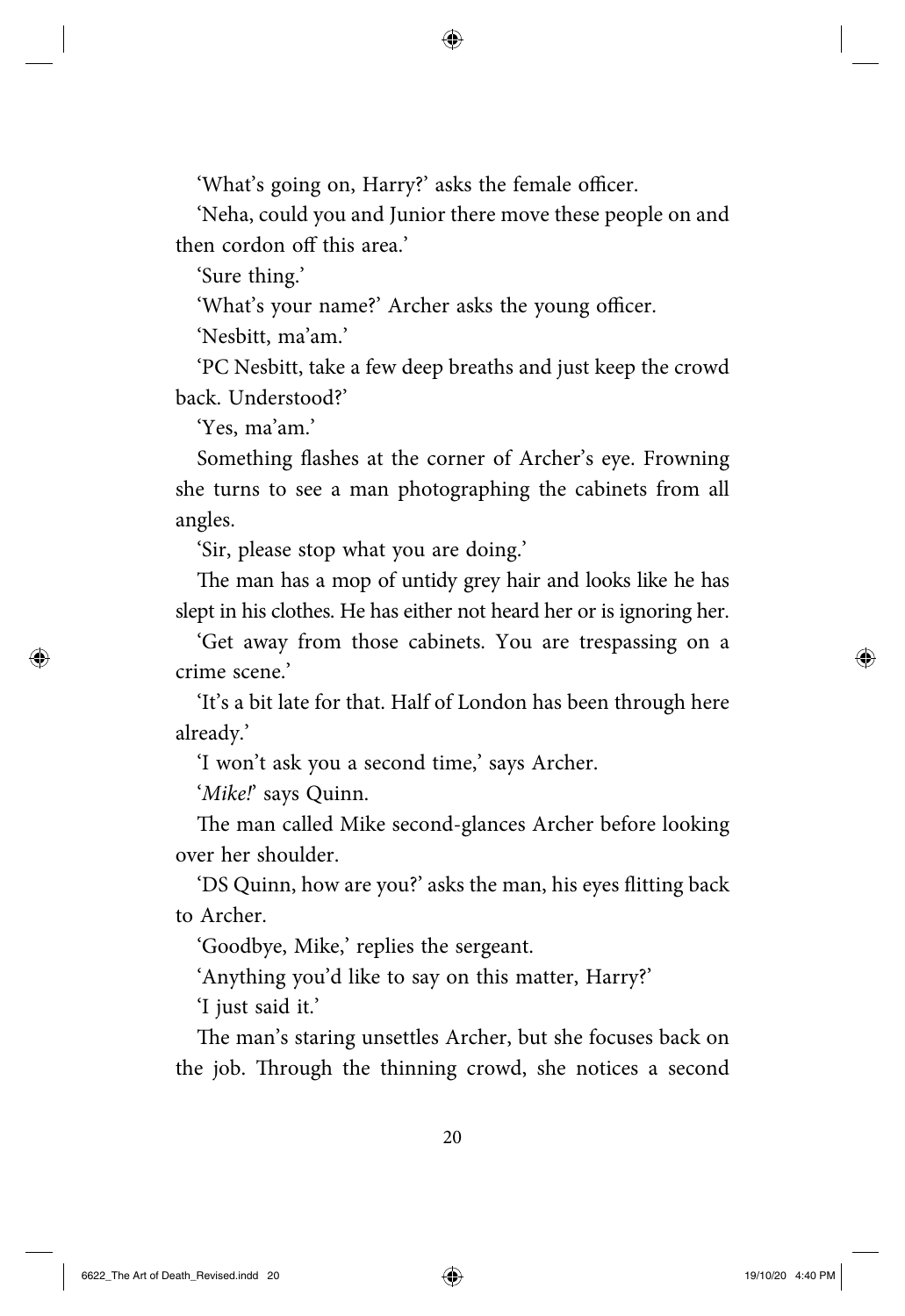squad car pull up by the pavement. Two male officers step out of it, deep in conversation and in no particular hurry.

⊕

'DS Quinn, could we get some help from those two?'

Quinn follows her gaze. 'Oi! You two! Tape off this entire area. Make sure no one gets inside.'

Archer hears the click of a camera.

'*Get out of here, Mike*,' bellows Quinn.

'Leaving now,' he replies, retreating quickly. 'I know when I'm not welcome.'

'Who is he?' asks Archer.

'Mike Hamilton.'

'The *Daily Mail* reporter?'

'The same.'

⊕

'You're on first-name terms. Nice for you.'

'He can be useful, when the time is right.'

'A tabloid reporter isn't what we need right now. Tell him not to publish those pictures.'

'It's a little late for that.' He nods at the crowd watching from a distance. 'This rabble's pictures will have gone viral already.'

Of course they have, thinks Archer. 'We need to get them taken down.'

'That may take some time.'

'Detective Inspector Archer?'

Archer turns to see a recovered Manly supported by one of the roadies waving at her from behind the tape.

'DI Archer . . . thank you . . . I have a very important event to run today, so do you think we could please hurry along and remove these things?' He swirls his hand at the cabinets.

Archer bites her tongue. 'Mr Manly, did you take delivery of these cabinets?'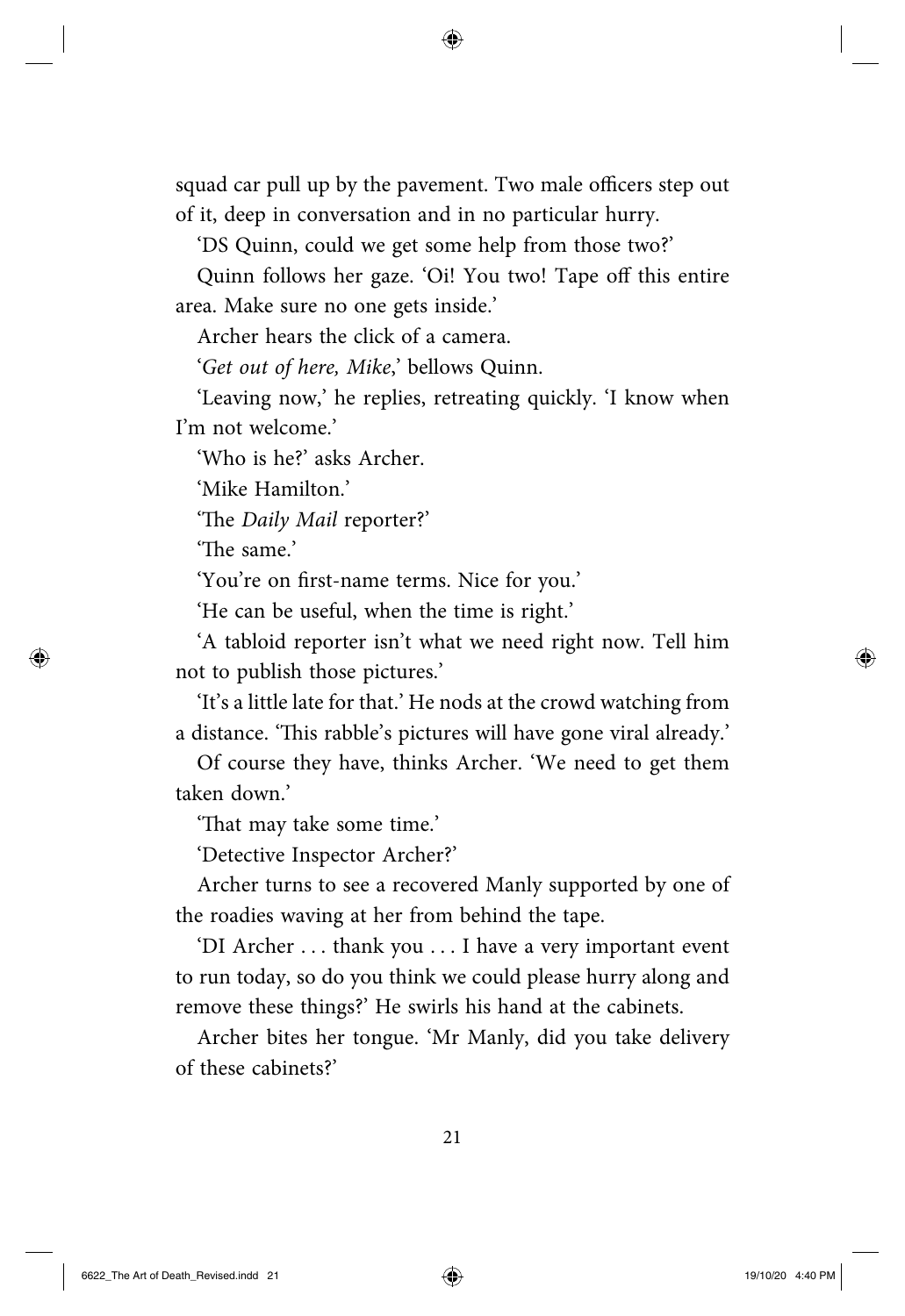'I certainly didn't.'

'Then who did?'

'No one. They were here when I arrived.'

She feels Quinn standing behind her.

'But you knew they were coming?' asks Quinn.

Manly's face pales. 'I'm finished. Oh my God, I'm finished.' 'Did you know the contents of these cabinets prior to their arrival?' asks Archer.

◈

'No! That was part of the surprise.'

'What surprise?'

The Mayor is supporting the work of up-and-coming artists. There are street exhibitions across the capital. There are sculptures of cows, snails and dogs appearing all over the streets of London.'

'Who commissioned a dead persons' exhibition?' asks Quinn.

'No one. I mean . . . someone, yes. But I didn't know, I swear! He assured us his pieces would be the most talked about of the show.'

'Who is he?'

⊕

'He's an up-and-coming artist. He calls himself Anonymous but spells it with an "@" sign for an "a". It wasn't meant to be an exhibition of dead people! It was something for the homeless.'

'Have you met this artist?' asks Quinn.

'No, nobody has. He only communicates through different email addresses. He's like Banksy – keeps his identity secret.'

'I think it might be a good idea if you come with us to Charing Cross Police Station to make a statement,' Quinn tells him.

Manly's expression is grave. 'There's something else. In his last email, he, @nonymous said: MORE WILL FOLLOW.'

Archer and Quinn exchange concerned glances.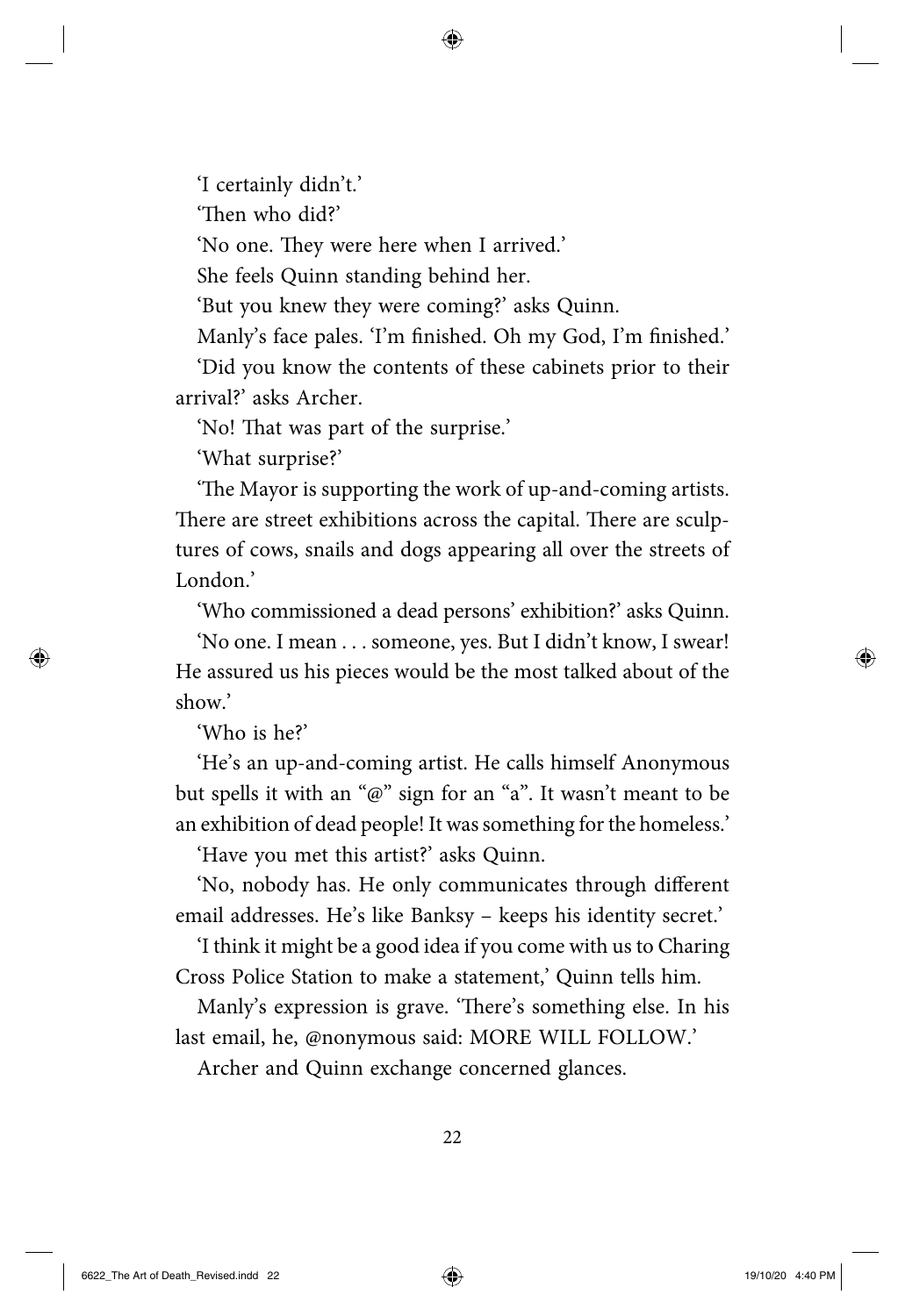'What did he mean by that?' asks Quinn.

Manly shrugs. 'Your guess is as good as mine.'

'Tell me what you think it means?'

'I would assume in light of these that it means that if this is the first part, then there will be further cabinets containing more bodies to come.'

◈

'During your email communications did you ask him to confirm what he meant?'

'I told him that was very exciting and asked when we could see the next wave of the exhibition, but he didn't respond. Our exchange was over at that stage.'

'Mr Manly, we would like to see all communication and paperwork you have relating to @nonymous and this exhibition.'

'Of course.'

⊕

 Archer notices a man dressed in a hi-vis jacket, watching them from behind the tape. A street cleaner. She has a thought and walks towards him.

'Hello,' she says.

He is holding a cap in his hand and looks away, a worried expression on his face. 'Hello,' he responds. His accent is Eastern European, but she cannot place it.

'Were you working earlier this morning?'

The street cleaner wrings his hat. 'No  $\ldots$  erm, yes. I did a few hours.'

'What's your name?'

' Dimitri Novak.'

'Mr Novak, did you see the cabinets arrive?'

The street cleaner pales as he glances at the cabinets. 'Yes, I saw them arrive.'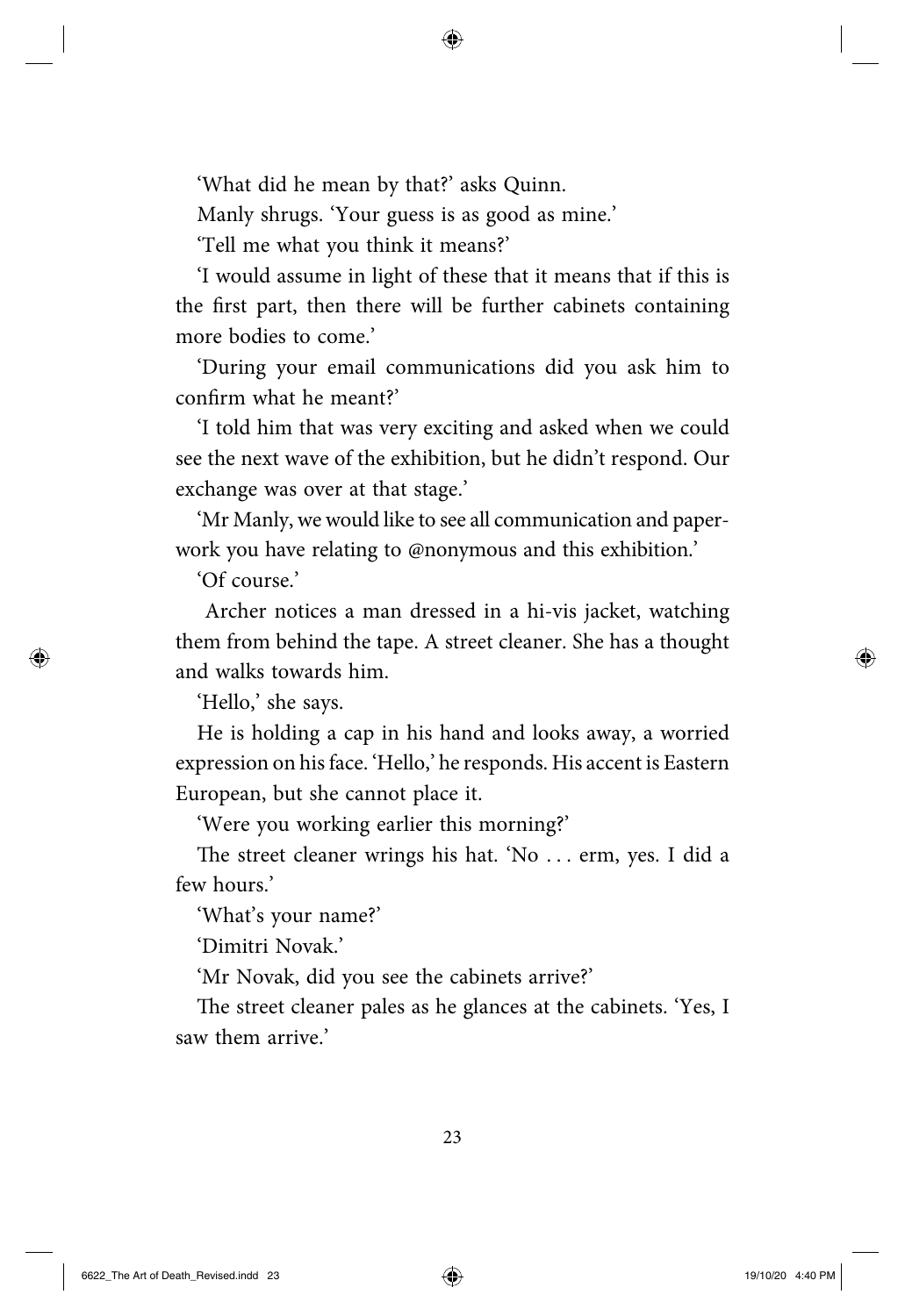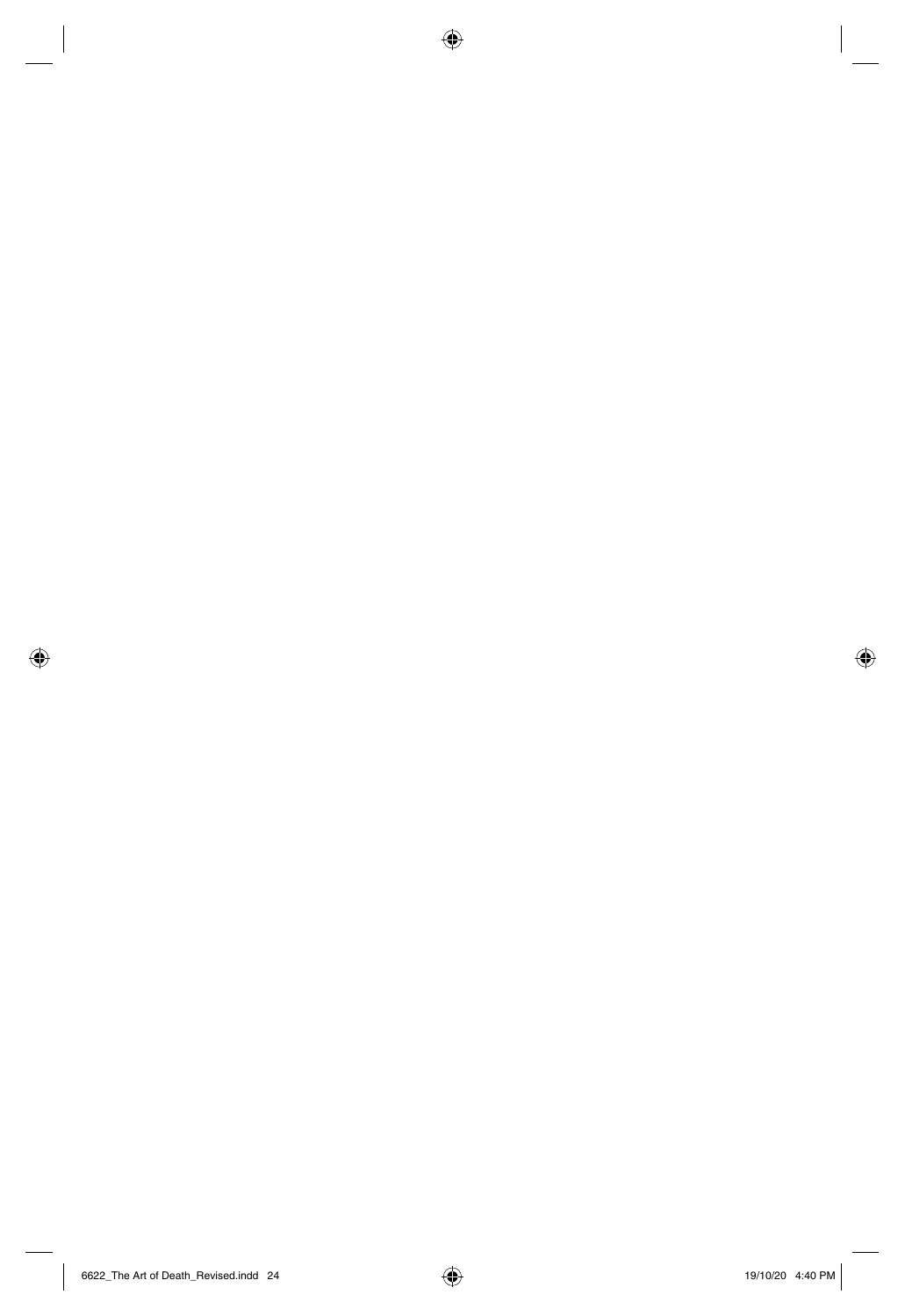3

⊕

 $\begin{array}{l} \begin{array}{c} \bullet \\ \bullet \end{array} \end{array}$  The DON'T WANT NO TROUBLE,' SAYS Novak nervously.<br>Archer offers a reassuring smile. 'Mr Novak, do you<br>have reason to believe you'll get into trouble by<br>speaking to us?' Archer offers a reassuring smile. 'Mr Novak, do you have reason to believe you'll get into trouble by speaking to us?'

He hesitates for a moment before shaking his head. 'No.'

'Tell us what you saw.'

'They come early this morning.'

'What time was that?'

⊕

'I think . . . oh . . . just after six o'clock.'

'Where were you going at the time?'

'I had just finished outside the gallery.'

'The National Gallery?'

'Yes. I had turned the corner onto Charing Cross Road and I look around and I see a truck, like a big van. The back is open and there is a light. The truck is like cold inside, you know the type that take meat . . . beef, pigs, the sheep . . . you know what I mean?'

Archer nods.

'But there is no meat. Just the cabinets, which are covered in the cloth. A red cloth, I think. Anyway, these men, they are wheeling the cabinets, with trolleys, you see, and putting them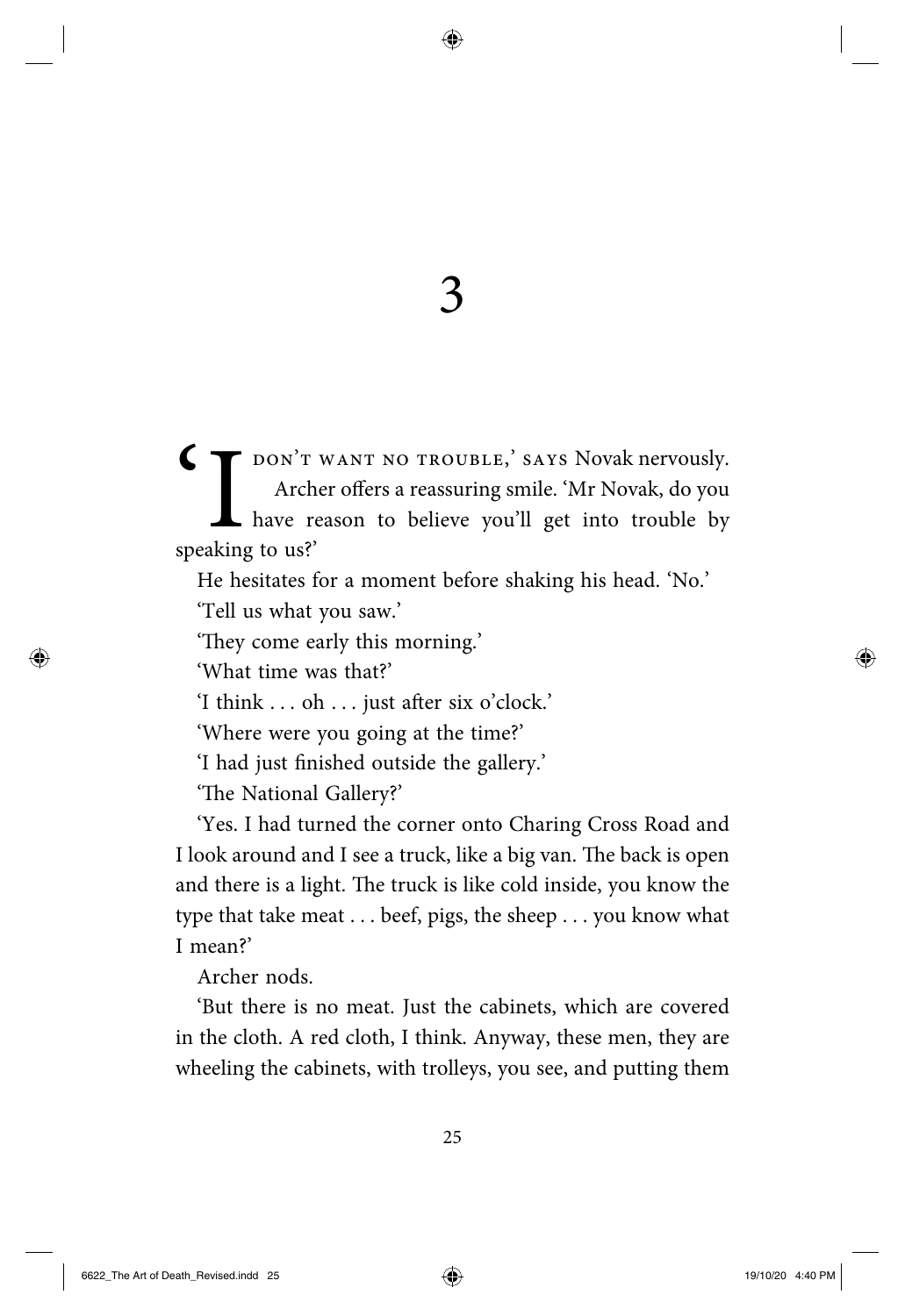outside here.' He points to the location of the cabinets. 'That was it.'

◈

'How many men did you see?'

'Two.'

'What did they look like?'

Novak shrugs. 'I do not know. It was dark. I couldn't see their faces.'

'Was there a company name written on the truck?'

He thinks for a moment and then shakes his head. 'No.'

'Did you talk to the men at all? Even to say good morning?' asks Quinn.

'I didn't,' he replies, indignantly. 'I was working.'

'Did you hear them speak?'

'Ah yes. I did.'

'What did they say?'

'I do not know.'

⊕

'Did they mention a name, perhaps?'

'I don't think so.'

'Mr Novak, it's important you think hard about what you heard. Even the smallest of details can help,' says Archer.

Novak thinks for a moment; his face scrunches. 'I think they were Polish.'

'What makes you say that?'

'I'm not sure. I don't speak Polish.'

Archer hears Quinn sighing. 'How do you know they were talking Polish, then?' he asks.

'Something . . . one of them said to the other.'

'You just said you couldn't speak Polish.'

He raises his hands and shrugs. 'OK, I know a few words. One of the men called the other *dupek* . . .' Novak turns to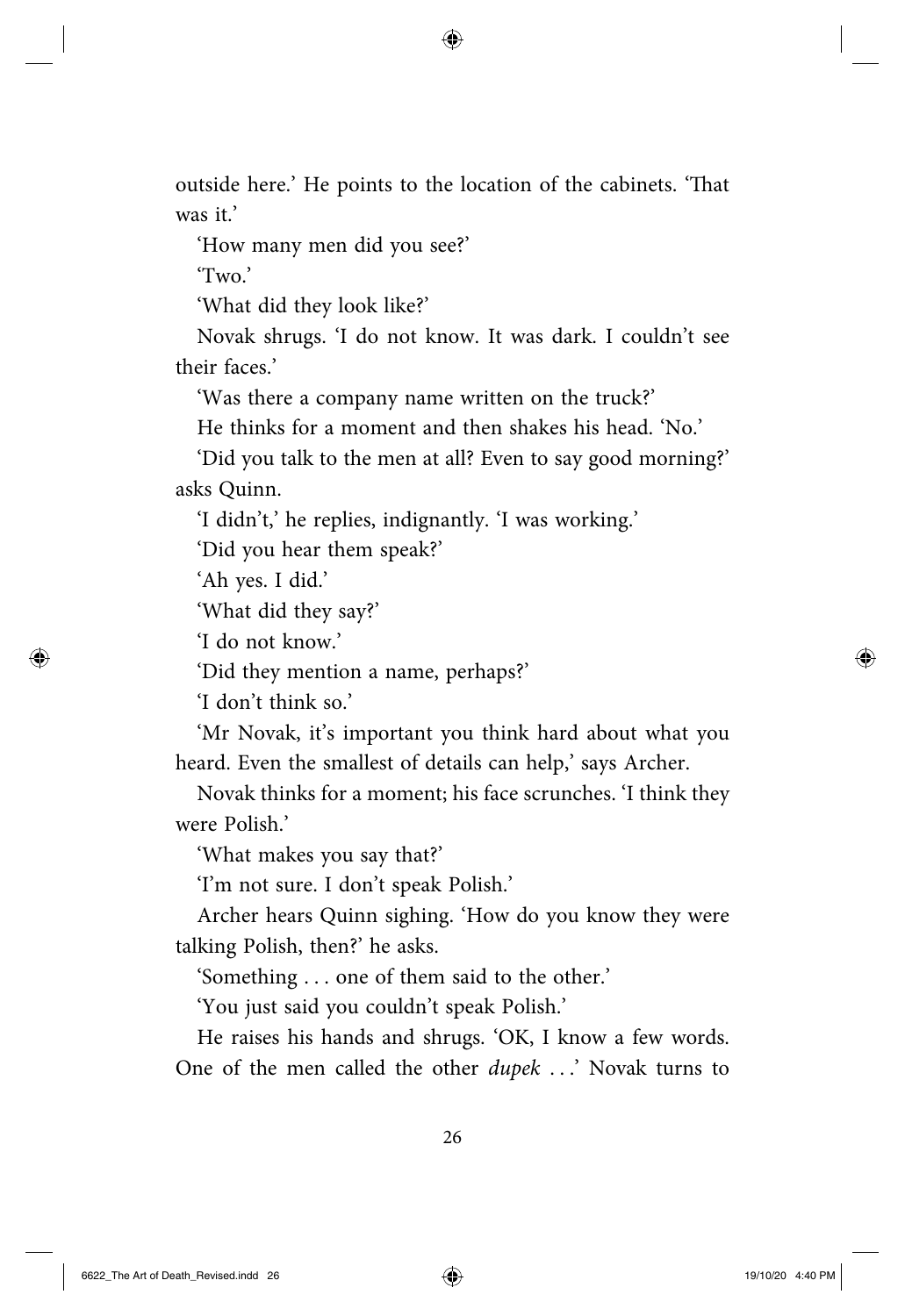Archer. 'Please excuse my language. It means *asshole*. I know that. When I was young man I was with a beautiful Polish girl and she would call me that all the time. She was very pretty . . .'

◈

'These men, Mr Novak. What time did they leave Trafalgar Square?'

'I really not be sure. I left to do my job. Why don't you ask the police officer?'

'What police officer?' asks Archer.

'The one who arrived and spoke to them.'

'What did he look like?' asks Quinn.

'It was dark. I couldn't see. He looked like police. He had uniform.'

'What time did this policeman arrive?'

'I don't remember for sure. After the men, is all.'

'Did the policeman ask about the cabinets?'

'How would I know?'

⊕

'Was there any indication the delivery men and the policeman discussed the cabinets?'

'It's possible, but I couldn't hear them.' Novak scratches his chin. 'There was laughing. Yes. I heard someone laugh.'

'OK, Mr Novak. Is there anything else you can think of that might help us?' asks Archer.

Novak scrunches his face and after a moment replies, 'No, that is everything. Please may I go?'

'I'm afraid we'll need a bit more of your time,' says Archer. She turns to Quinn. 'I knew the man in the broken cabinet. I met him at The Connection two years back. His girlfriend, Sharon, was just here. We need to talk to her.' Archer looks around for Sharon Collins and sees Eula leading her into The Connection.

↔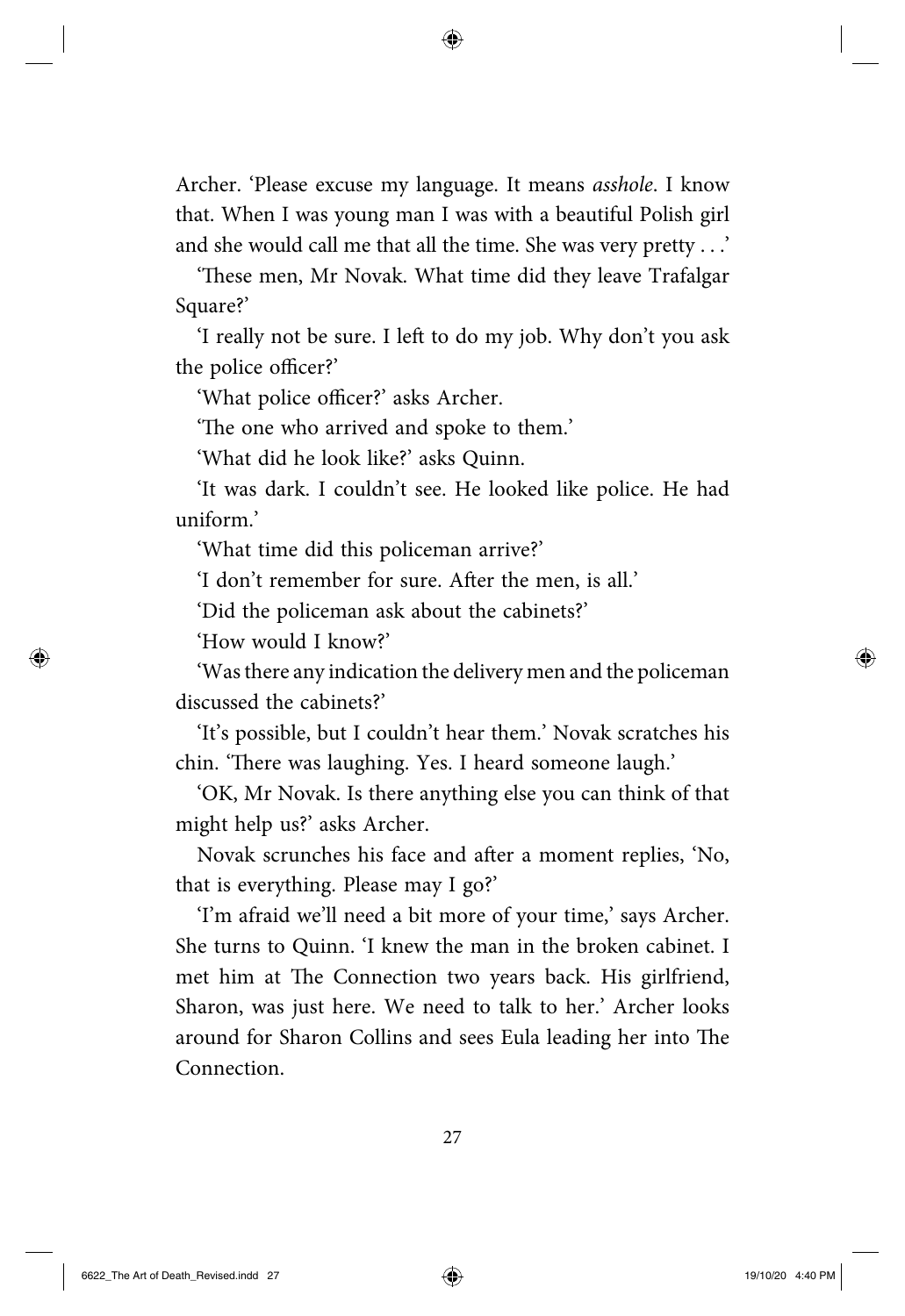Quinn nods his understanding. 'Coombs,' calls Quinn, looking toward one of the officers. The uniform hurries across. 'Whizz Mr Novak and Mr Manly to Charing Cross in your nice police car and take their statements.'

⊕

'Yes, sir.'

⊕

Quinn makes a call. 'Os, it's Harry. Three glass cabinets containing human remains were delivered to The Connection at St Martin's around six this morning. Check the CCTV and find out the name of the uniform who stopped by and chatted to the delivery men  $\dots$  That's right  $\dots$  get whoever it was in for an interview as soon as possible. Thanks.'

Archer and Quinn enter The Connection and show their ID to the male receptionist. He tells Archer that Sharon is with Eula in the dining room.

They follow the clinking and scraping of cutlery on china and enter the large dining space. Archer scans the tables and sees them sitting at a remote spot away from the lunch crowd. Eula Higgins is a sturdy West Indian woman of indeterminate age with shoulder-length plaits of curly black and purple hair. She looks across and nods at Archer and Quinn.

'Sharon, Detective Inspector Archer is here. She would like to talk to you.'

Archer and Quinn sit at the table.

'Hello again, Sharon,' says Archer.

Sharon trembles as she holds onto a mug of hot tea. The ravages of addiction and street life have taken an even greater toll on Sharon than when Archer first met her two years back. She is in her thirties, however the lines on her face suggest a much older woman.

6622\_The Art of Death\_Revised.indd 28 9/10/20 4:40 PM 9/10/20 4:40 PM 9/10/20 4:40 PM